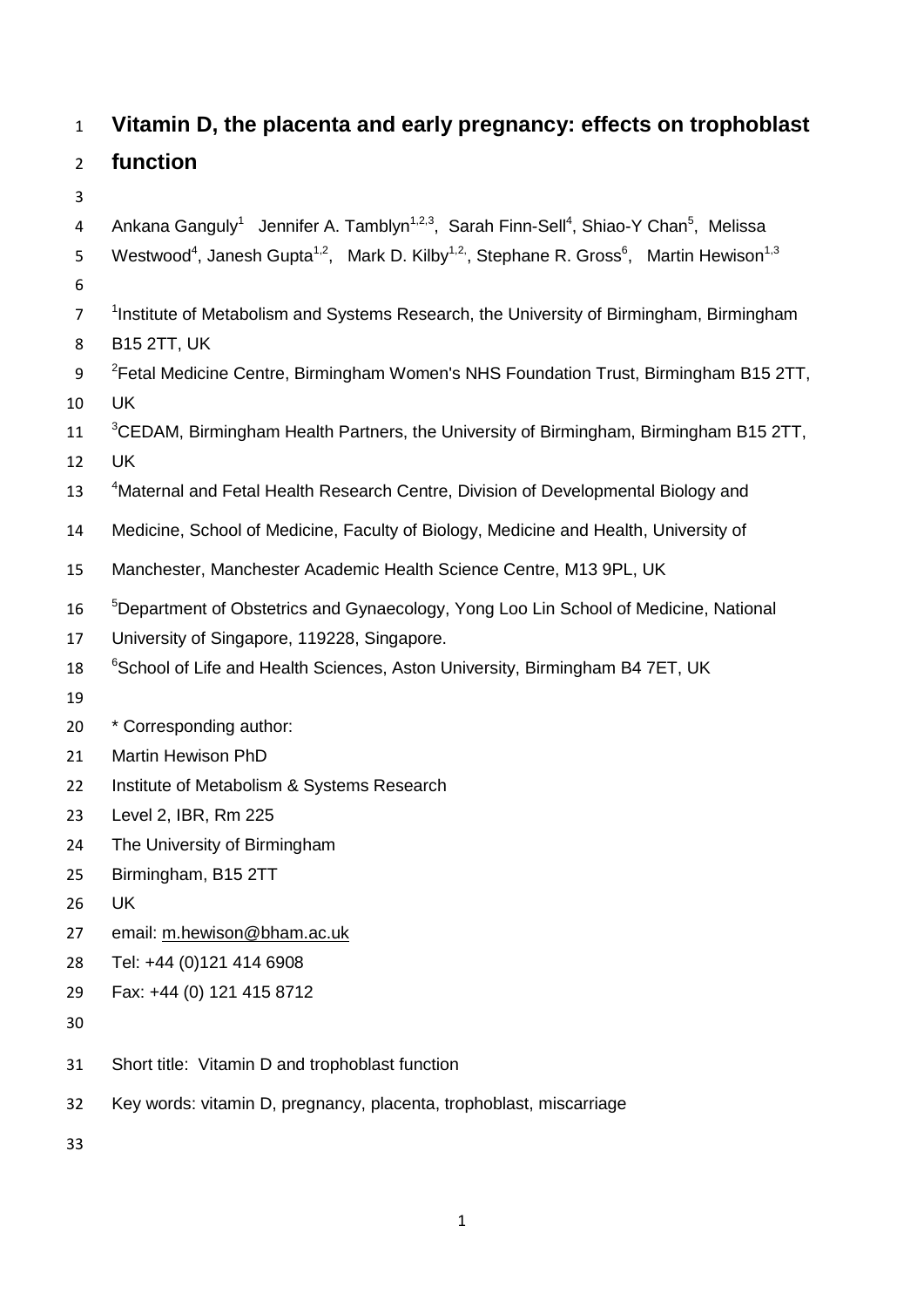#### **Abstract**

 Pregnancy is associated with significant changes in vitamin D metabolism, notably increased 36 maternal serum levels of active vitamin D, 1,25-dihydroxyvitamin (1,25(OH)<sub>2</sub>D). This appears to be due primarily to increased renal activity of the enzyme 25-hydroxyvitamin D-1α-38 hydroxylase (CYP27B1) that catalyzes synthesis of 1,25(OH)<sub>2</sub>D, but CYP27B1 expression is also prominent in both the maternal decidua and fetal trophoblast components of the 40 placenta. The precise function of placental synthesis of  $1,25(OH)_{2}D$  remains unclear, but is likely to involve localised tissue-specific responses with both decidua and trophoblast also 42 expressing the vitamin D receptor (VDR) for 1,25(OH)<sub>2</sub>D. We have previously described 43 immunomodulatory responses to 1,25(OH)<sub>2</sub>D by diverse populations of VDR-expressing cells within the decidua. The aim of the current review is to detail the role of vitamin D in pregnancy from a trophoblast perspective, with particular emphasis on the potential role of 1,25(OH)2D as a regulator of trophoblast invasion in early pregnancy. Vitamin D-deficiency is common in pregnant women, and a wide range of studies have linked low vitamin D status to adverse events in pregnancy. To date most of these studies have focused on adverse events later in pregnancy, but the current review will explore the potential impact of vitamin D on early pregnancy, and how this may influence implantation and miscarriage.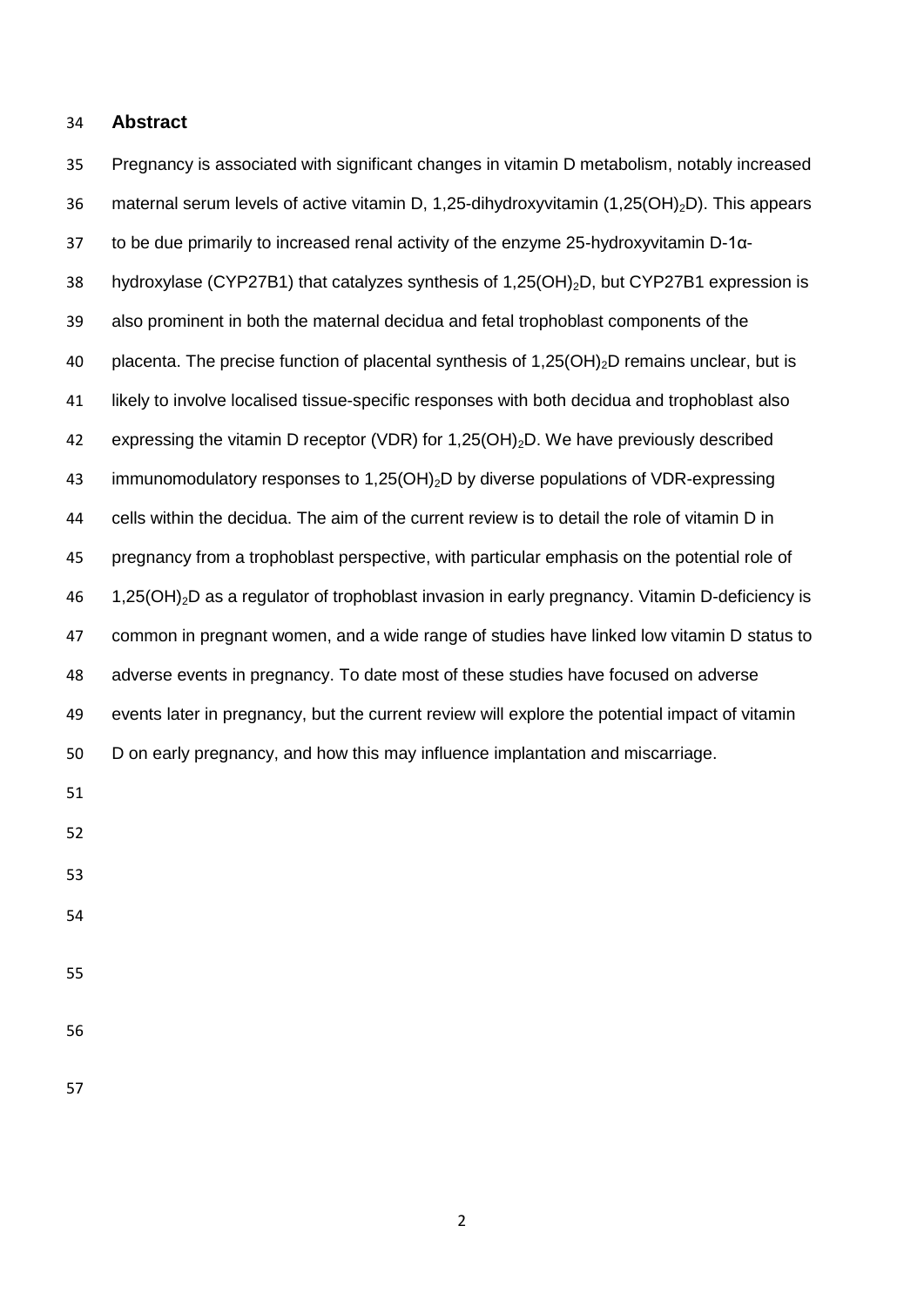#### **Introduction**

 The human placenta is a vital organ without which the mammalian fetus cannot survive. It forms the interface between the mother and fetus, supplying the fetus with oxygen, nutrients, excreting waste products, whilst protecting against maternal immunologic attack. The main functions of the placenta can be broadly categorised into transport and metabolism, protection and endocrine (Gude, et al. 2004). The complex architecture of the placenta, bounded by the maternal aspect (basal plate) and the fetal aspect (chorionic plate), houses an abundance of the fundamental functional unit of the placenta, the chorionic villus, where all nutritional-waste exchange between the maternal blood and the fetal circulation occurs. As well as facilitating a good maternal blood supply for nutrition-waste exchange, and orchestrating endocrine mediators of pregnancy to maintain maternal physiological changes for an optimal environment for fetal development, the placenta also acts to protect the fetus from xenobiotic materials and infectious agents (Gude et al. 2004; Moore, et al. 1999; Rudge, et al. 2009; Yang 1997). Successful development of the placenta involves two distinct mechanisms: implantation of the blastocyst, initiated by attachment of the embryo to the maternal endometrial epithelium, and invasion of fetal trophoblast cells into the maternal endometrium to facilitate maternal-fetal exchange of nutrients, gases and waste. The diverse mechanisms associated with the regulation of trophoblast invasion have been well documented (Menkhorst, et al. 2016). The aim of the current review is to provide an overview of these early events in placental development, with particular emphasis on the potential role of vitamin D as a determinant of early placental development through effects on trophoblast cells, particularly via effects of vitamin D on trophoblast invasion.

## **Vitamin D and pregnancy**

 Despite its long-standing association with rickets and osteoporosis, vitamin D has become increasingly recognized as a pluripotent regulator of biological functions above and beyond its classical effects on bone and calcium homeostasis. Expression of vitamin D receptor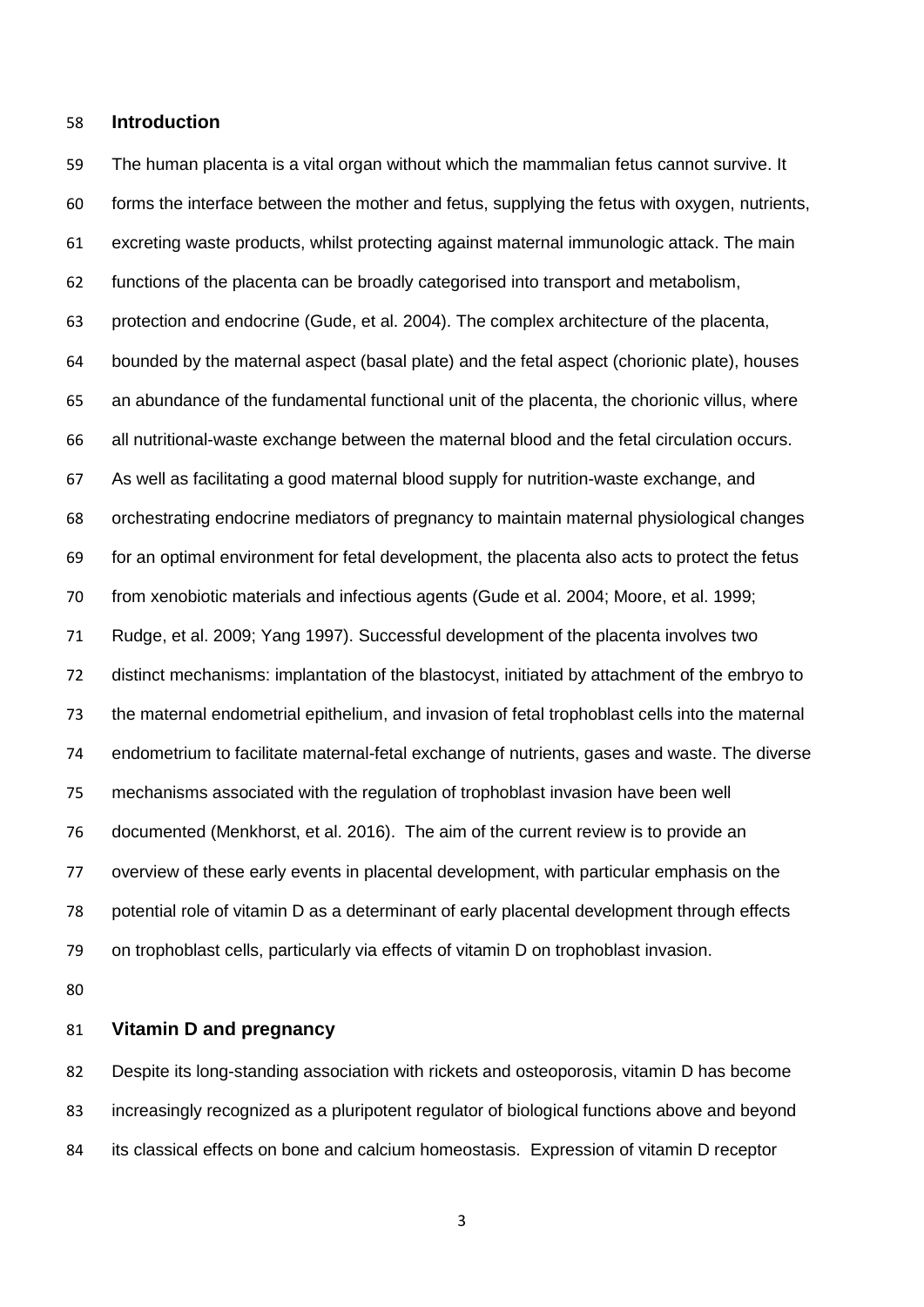85 (VDR) for the active form of vitamin D, 1,25-dihydroxyvitamin D (1,25(OH)<sub>2</sub>D), as well as the 86 1α-hydroxylase enzyme that synthesizes 1,25(OH)<sub>2</sub>D (CYP27B1), has been reported for various tissues that can be broadly termed 'barrier sites' (Jones, et al. 1998; Townsend, et al. 2005), indicating that localized responses to vitamin D may be a key feature of these tissues. Prominent amongst these barrier sites is the placenta, acting as the interface between mother and fetus. Historically, the placenta was one of the first extra-renal tissues 91 shown to be capable of synthesizing  $1,25(OH)_2D$ , with CYP27B1 activity detectable in both maternal decidua and fetal trophoblast (Gray, et al. 1979; Weisman, et al. 1979). Initially, 93 this was linked to the rise in maternal serum  $1,25(OH)_{2}D$  that occurs at the end of the first trimester of pregnancy. However, studies of CYP27B1-deficient animals and an anephric pregnant woman indicated that this is not likely to be the case (Kovacs and Kronenberg 1997). Instead, the presence of VDR in the placenta suggests that vitamin D functions in tissue-specific fashion at the fetal-maternal interface (Bruns and Bruns 1983). One possible 98 explanation is that 1,25(OH)<sub>2</sub>D acts as a regulator of placental calcium transport (Bruns and Bruns 1983), but a placental immunomodulatory function has also been proposed (Liu and Hewison 2012). Moreover, the rapid induction of VDR and CYP27B1 early in pregnancy (Zehnder, et al. 2002) suggests that vitamin D may play a more fundamental role in the process of conception, implantation and development of the placenta itself.

#### **Vitamin D and implantation**

 To date the precise role of vitamin D in the process of implantation remains unclear. Nevertheless, vitamin D has a biologically plausible role in female reproduction and 107 implantation process.  $1,25(OH)_2D$  has been shown to regulate expression of the homeobox gene HOXA10 in human endometrial stromal cells (Du, et al. 2005b). HOXA10 is important for the development of the uterus during fetal life and, later in adulthood, is essential for endometrial development, allowing uterine receptivity to implantation (Bagot, et al. 2000). 111 Interestingly, animal studies have shown that vitamin D-deficiency reduces mating success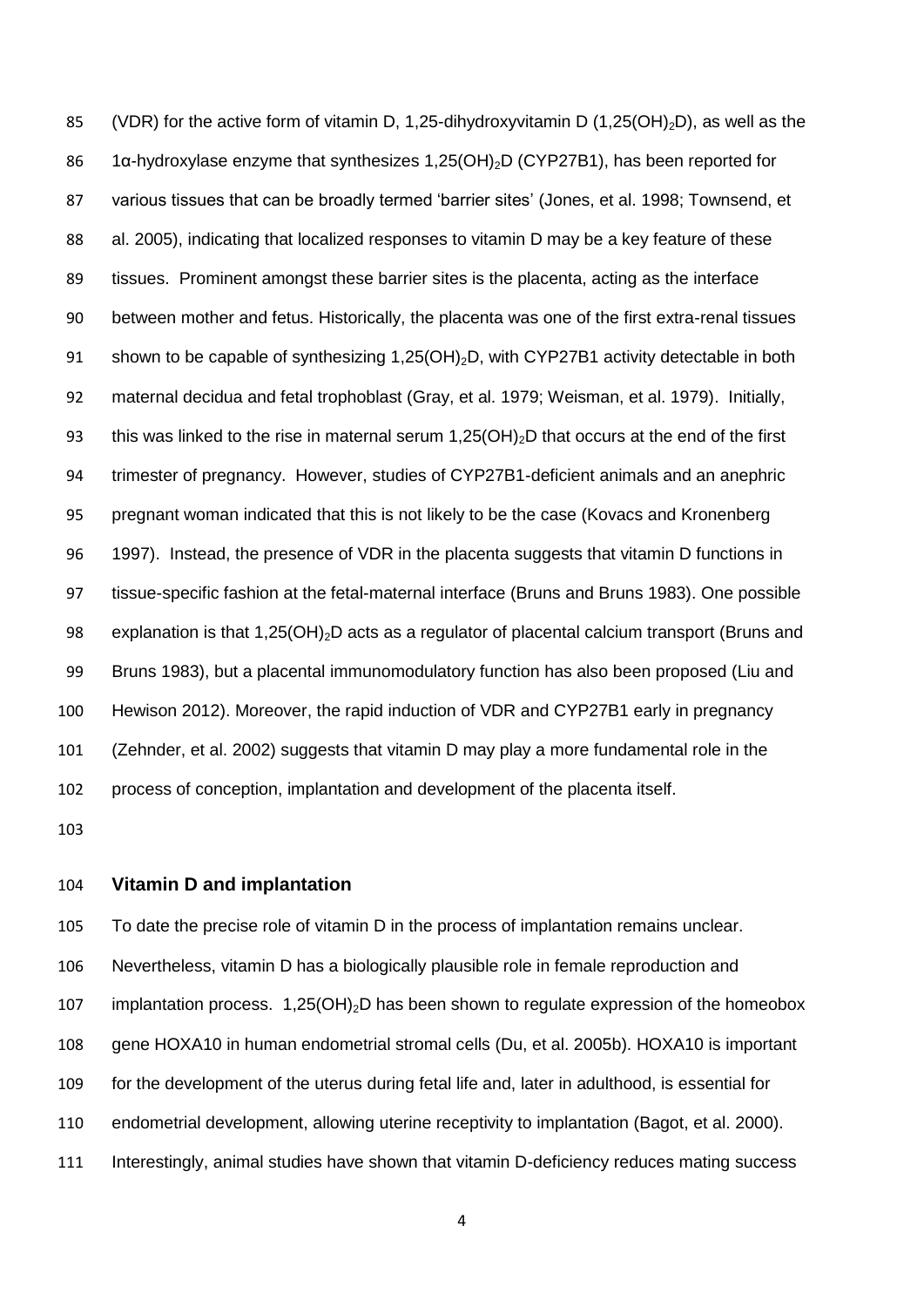and fertility in female rats. Female rats fed with a vitamin D-deficient diet are capable of reproduction, but overall fertility is reduced including the failure of implantation (Halloran and 114 DeLuca 1980). This was shown to be corrected by administration of 1,25(OH)<sub>2</sub>D (Kwiecinksi, et al. 1989), but also by use of diets high in calcium, phosphate and lactose (Johnson and DeLuca 2002), suggesting that the fertility effects of vitamin D may be due to indirect effects on mineral homeostasis. Other studies using knockout mouse models have further highlighted the importance of the vitamin D metabolic and signalling system in the process of implantation, with *Vdr* -/- and *Cyp27b1* -/- female mice both presenting with uterine hypoplasia and infertility (Panda, et al. 2001; Yoshizawa, et al. 1997). Conversely, injection 121 of 1,25(OH)<sub>2</sub>D has been shown to increase uterine weight and promote endometrial to decidual differentiation (Halhali, et al. 1991).

 As well as regulating uterine and decidual development, vitamin D may also influence implantation indirectly via its well-known immunomodulatory actions. Regulation of immune function at the maternal-fetal interface involves a heterogeneous population of innate and adaptive immune cell subsets. Thus throughout pregnancy, decidual synthesis of 128 1,25(OH)<sub>2</sub>D has the potential to influence uterine natural killer cells, dendritic cells, macrophages, and T-cells (Evans, et al. 2004; Tamblyn, et al. 2015). Notable effects include inhibition of Th1 cytokines and promotion of Th2 cytokines (Gregori, et al. 2001), which are known to play a significant role in the process of implantation (Piccinni, et al. 2000; Zehnder et al. 2002). Purification of decidual cells into non-adherent stromal cells and adherent cells, which include decidual macrophages and uterine natural killer cells, has shown that 134 adherent cells demonstrate a greater capacity for 1,25(OH)<sub>2</sub>D production (Kachkache, et al. 135 1993). Furthermore, first-trimester decidual cells treated with either 25OHD- or 1,25(OH)<sub>2</sub>D demonstrate significant induction of antibacterial protein cathelicidin and β-defensins (Evans, et al. 2006; Liu, et al. 2009). Since similar effects of vitamin D are observed in peripheral monocytes, an equivalent innate antimicrobial responsivity is postulated to exist at the maternal-fetal interface (Liu and Hewison 2012).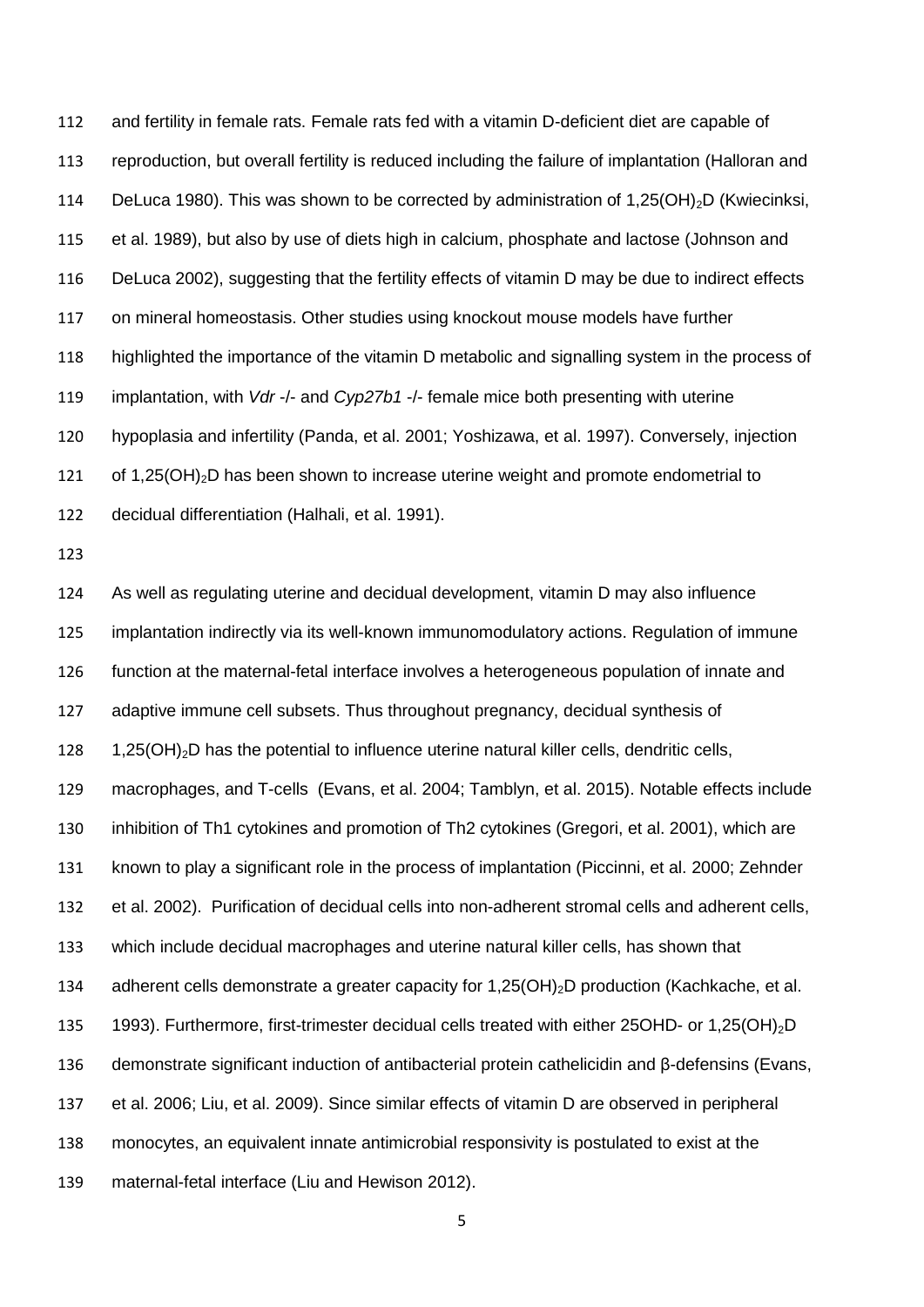# **Vitamin D metabolism and function in trophoblast cells** The organisation of maternal and fetal cells within the developing placenta has been well documented elsewhere (Oreshkova, et al. 2012; Vigano, et al. 2003), and is represented schematically in **Figure 1**. Both the maternal decidua and fetal trophoblast components of the placenta (including syncytiotrophoblast and invasive extravillous trophoblast [EVT]) express CYP27B1 (Zehnder et al. 2002), and are able to produce detectable levels of 147 1.25(OH)<sub>2</sub>D (Gray et al. 1979; Weisman et al. 1979). The resulting tissue concentrations of 148 1.25(OH)<sub>2</sub>D appear to be significantly higher in the decidua (Tamblyn, et al. 2017), but the coincident expression of VDR in trophoblast as well as decidua (Evans et al. 2004) means that multiple cell types within the placenta are capable of responding to the locally 151 synthesized 1,25(OH)<sub>2</sub>D, either in an autocrine or paracrine fashion. 153 To date, studies of the physiological impact of decidual-trophoblast 1,25(OH)<sub>2</sub>D production

 have focused primarily on trophoblast cells, using both primary cultures of EVT and trophoblast cells lines. Primary cultures of human syncytiotrophoblast express CYP27B1 and 156 are able to synthesize 1,25(OH)<sub>2</sub>D (Diaz, et al. 2000), and also express VDR (Pospechova, et al. 2009). However, in choriocarcinoma trophoblast cell lines such as BeWo and JEG-3, expression of VDR is low, with analysis of the effects of chromatin remodelling agents suggesting that this may be due to epigenetic suppression of VDR in these cells (Pospechova et al. 2009). Further studies to assess the impact of differentiation of cultured trophoblast cells have been carried out using cyclic AMP (cAMP) to mimic the process of syncytialisation (Keryer, et al. 1998). Expression of hCG is elevated by cAMP in trophoblast cells, and this was associated with decreased expression of CYP27B1, with VDR expression being unaffected (Avila, et al. 2007), suggesting that presence of the vitamin D metabolic and signalling pathways in the placenta is differentiation-sensitive. The JEG-3 trophoblast 166 cell line has also been reported to express CYP27B1, but synthesis of 1,25(OH)<sub>2</sub>D by these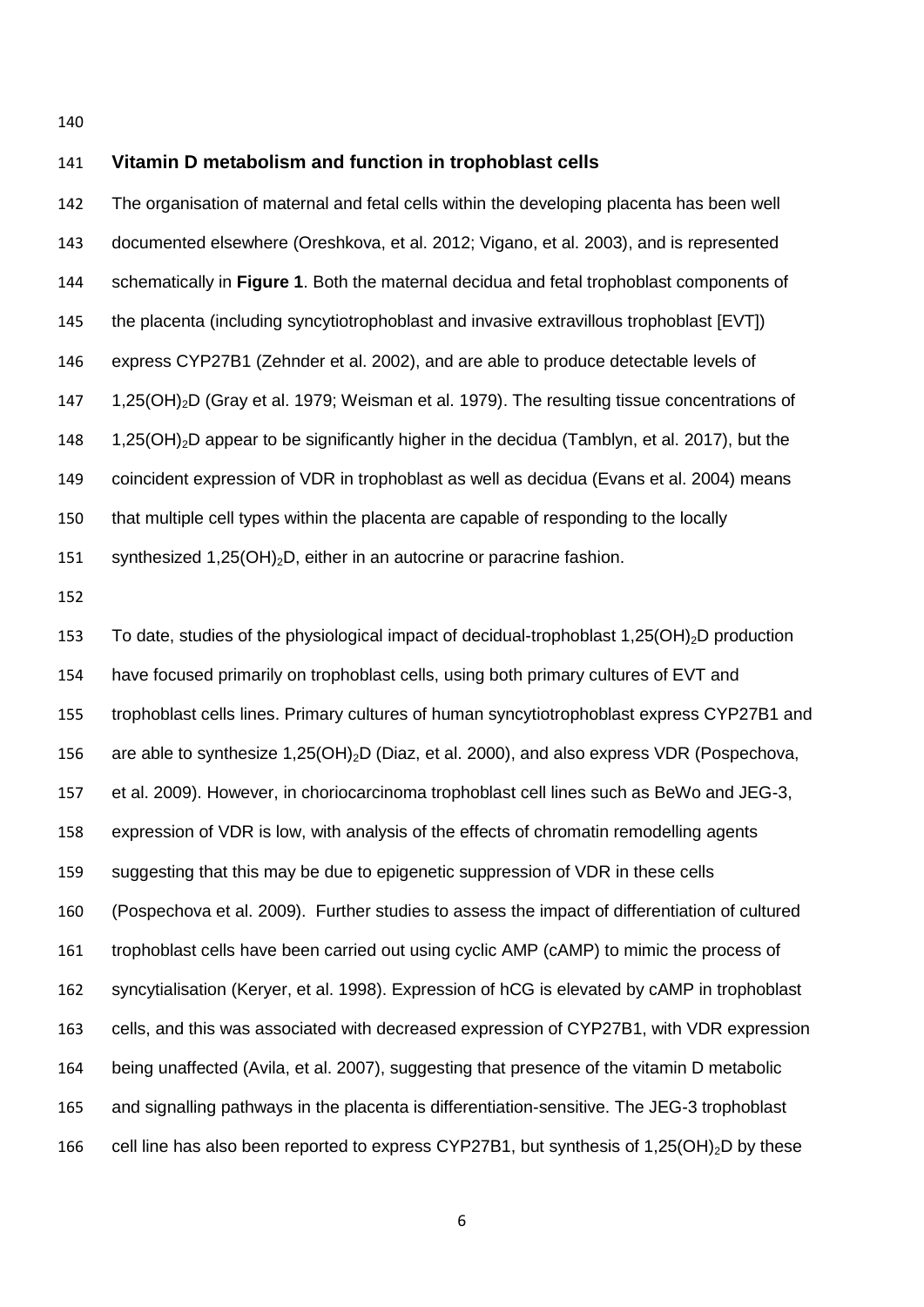cells appears to be significantly less than observed with primary trophoblast cells and unaffected by cAMP (Pospechova et al. 2009). In addition to cAMP, inflammatory cytokines (Noyola-Martinez, et al. 2014), and insulin-like growth factor I (Halhali, et al. 1999) also 170 stimulate trophoblast expression of CYP27B1 and synthesis of  $1,25(OH)<sub>2</sub>D$ .

 The vitamin D catabolic enzyme CYP24A1 has been reported to be undetectable in trophoblast cells, consistent with methylation epigenetic silencing of this gene in the human 174 placenta (Novakovic, et al. 2009). This suggests that synthesis of 1,25(OH)<sub>2</sub>D by trophoblast cells is not subject to the same catabolic feedback control observed in other VDR-expressing tissues. However, other studies have shown that trophoblast expression of CYP24A1 is increased following treatment with cAMP (Avila et al. 2007). In addition, studies using the *Hyp* mouse model, which has elevated circulating levels of the positive regulator of 24- hydroxylase fibroblast growth factor 23 (FGF23), showed elevated placental expression of CYP24A1 mRNA in these mice (Ma, et al. 2014; Ohata, et al. 2014). Likewise, direct injection of FGF23 into normal placentas from wild type mice also induced expression of CYP24A1 (Ohata et al. 2014). This appears to be mediated via trophoblast expression of fibroblast growth factor receptor 1 and its co-receptor α-klotho by trophoblast, suggesting that catabolism via CYP24A1 plays an as yet undefined role in mediating trophoblast effects of vitamin D.

 Despite a wide range of studies showing regulation and activity of vitamin D metabolic enzymes in primary trophoblast cells and trophoblast cell lines, the principal functional 189 analysis of vitamin D in these cells has centered on responses to  $1,25(OH)<sub>2</sub>D$ . Initial experiments using JEG-3 cells described stimulation of calcium uptake (Tuan, et al. 1991), and the regulation of the cytosolic calcium binding protein calbindin-D28K (Belkacemi, et al. 192 2005) by 1,25(OH)<sub>2</sub>D, consistent with a role for vitamin D in the endocrinology of placental calcium homeostasis. However, subsequent investigations of trophoblast cells and 194 1,25(OH)<sub>2</sub>D have explored other mechanisms associated with placental endocrine function.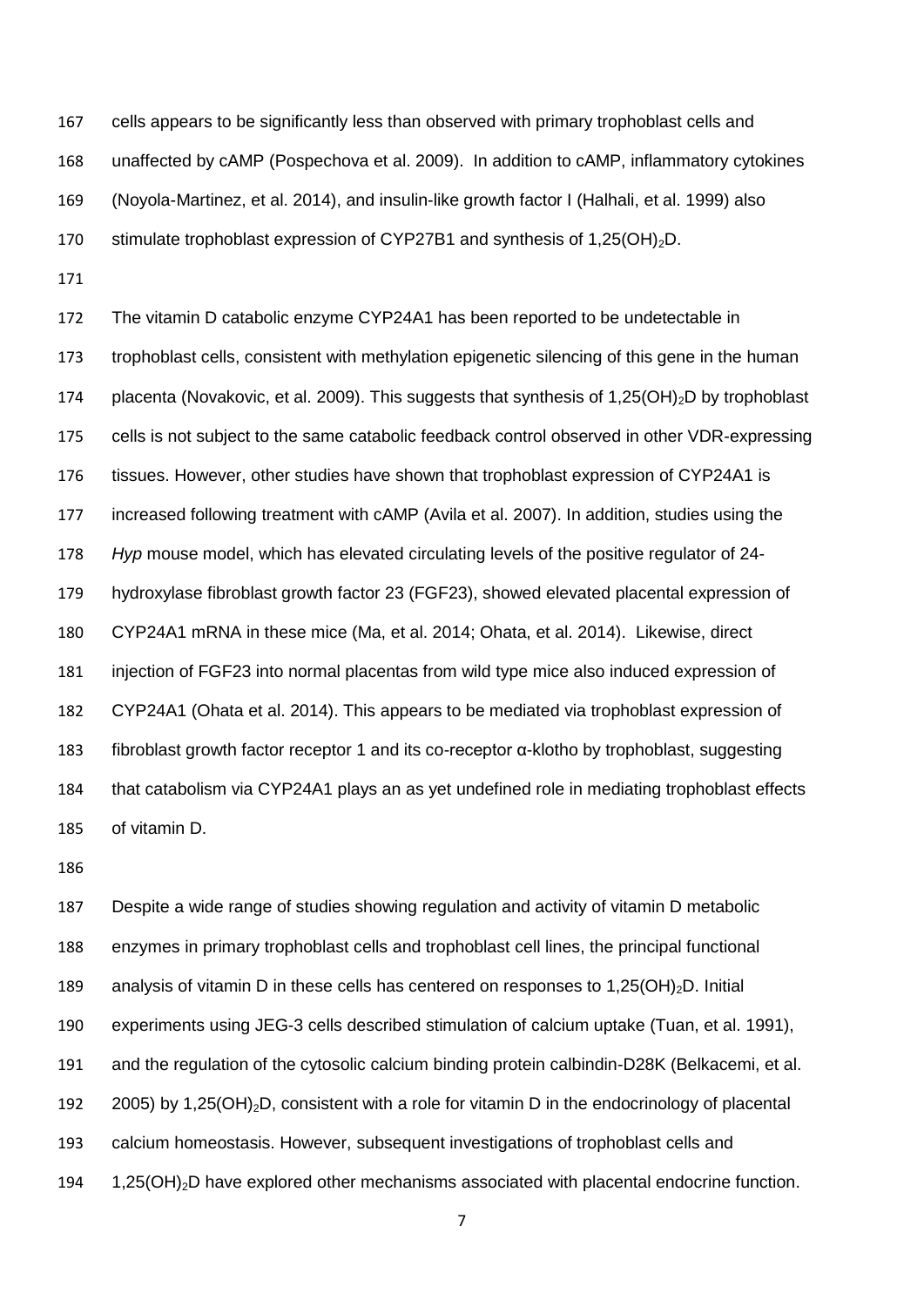These reports include the stimulation of human placental lactogen synthesis and release (Stephanou, et al. 1994), hCG expression (Barrera, et al. 2008), and the regulation of estradiol and progesterone synthesis (Barrera, et al. 2007).

 In recent years, our perspective on vitamin D and trophoblast function has been expanded to include studies of immunomodulatory function. In primary trophoblast cells and trophoblast 201 cell lines,  $1,25(OH)_2D$  has been shown to potently stimulate expression of the antibacterial protein cathelicidin (Liu et al. 2009), whilst also suppressing inflammatory responses to tumor necrosis factor α (TNFα) (Diaz, et al. 2009). Similar anti-inflammatory responses to 204 1,25(OH)<sub>2</sub>D have also been reported using trophoblasts from women with the inflammatory disorders of pregnancy, preeclampsia (Noyola-Martinez, et al. 2013), and antiphospholipid syndrome (APS) (Gysler, et al. 2015). In recent studies the anti-inflammatory effects of 1,25(OH)<sub>2</sub>D on trophoblasts have been reported to include attenuation of oxidative stress- induced microparticle release from preeclampsia trophoblastic cells (Xu, et al. 2017), further underlining the importance of this facet of vitamin D function within the placenta. *In vivo*, studies using *Cyp27b1-/-* and *Vdr-/-* mice have shown that loss of both alleles for either of these genes on the fetal side of the placenta alone was sufficient to dramatically exacerbate anti-inflammatory responses to lipopolysaccharide (LPS) immune challenge (Liu, et al. 2011). Thus, in addition to the active immune cell function classically observed in the maternal decidua, trophoblast cells also appear to make a major contribution to the regulation of placental inflammation.

# **A role for vitamin D in EVT invasion?**

 Controlled invasion of fetal cytotrophoblast and differentiated EVT cells into the maternal decidua and myometrium in the first trimester of pregnancy is a key process in placentation, and is essential for successful pregnancy. A complex network of communications among trophoblast, decidual stromal, and immune cells is reported to facilitate implantation and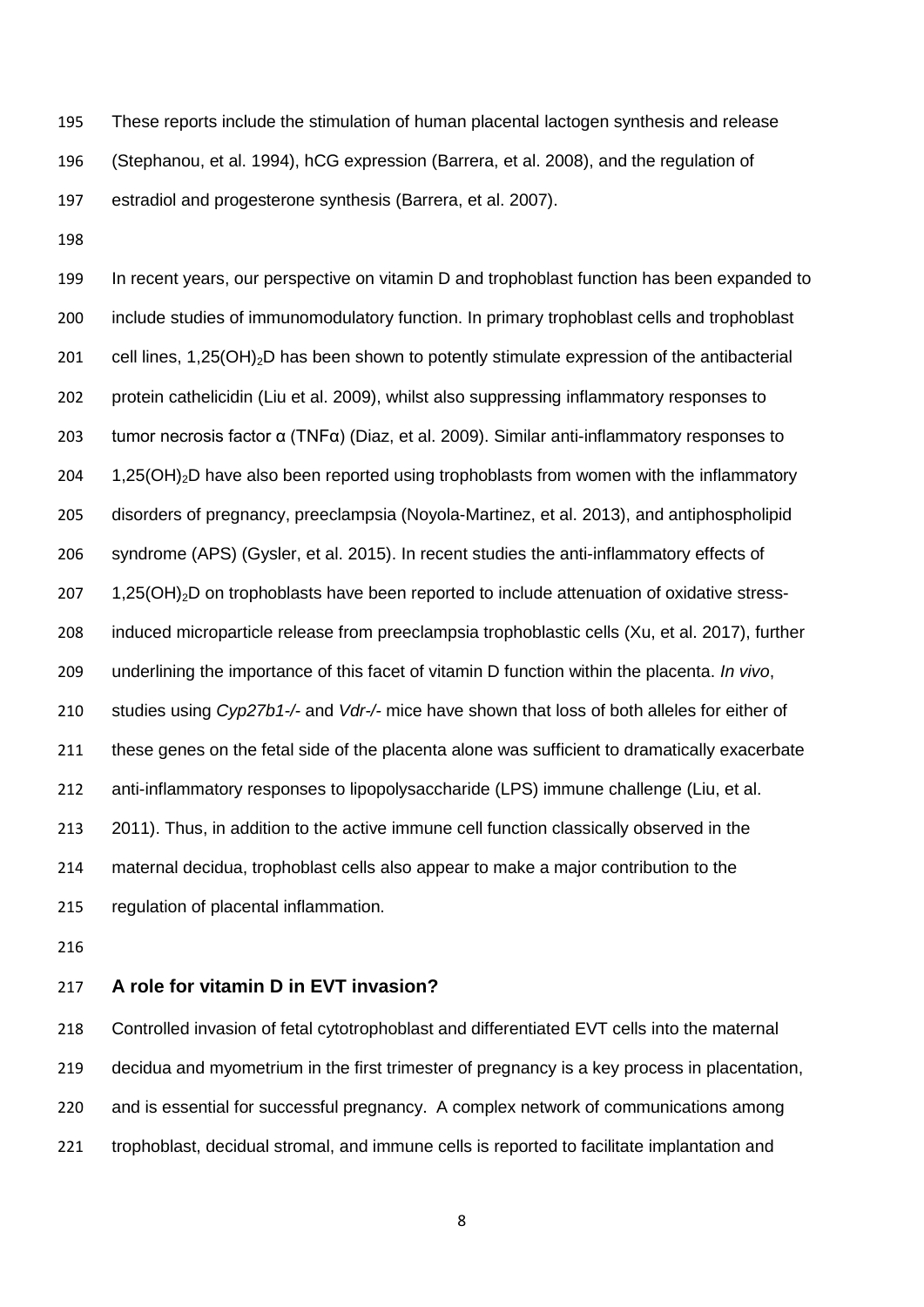maintenance of pregnancy, with key roles in tissue remodelling, cell trafficking, and immune tolerance being evident (Oreshkova et al. 2012). The mechanisms underpinning these processes have received increasing attention since abnormal placentation due to shallow invasion of EVT can cause important pregnancy disorders such as miscarriage (Ball, et al. 2006), pre-eclampsia (Caniggia, et al. 2000), fetal growth restriction, pre-term birth, and stillbirth (Reddy, et al. 2006) (Goldman-Wohl and Yagel 2002; Kadyrov, et al. 2006; Kaufmann, et al. 2003). By contrast, unrestricted invasion resulting from a failure to restrain the invading cytotrophoblast is associated with premalignant conditions such as malignant choriocarcinomas and invasive mole (Caniggia et al. 2000; Ringertz 1970), and can lead to aberrant placentation such as pathological adhesion to the myometrium (placenta accreta), extension into the myometrium (placenta increta), or invasion through the myometrium into adjacent organs (placenta percreta) (Khong 2008).

235 In recent studies we have shown that human EVT isolated from first trimester pregnancies are a target for both 25(OH)D and 1,25(OH)2D (Chan, et al. 2015). In *ex vivo* experiments 237 both vitamin D metabolites promoted the invasion of EVT through Matrigel, with zymographic analysis showing that this effect involves enhanced expression of the matrix metalloproteinases pro-MMP2 and pro-MMP9 (Chan et al. 2015). These observations are in 240 direct contrast to previously published studies describing  $1,25(OH)_2D$  inhibition of matrix invasion by tumor cells (Bao, et al. 2006). In this case the primary mode of action for 242 1,25(OH)<sub>2</sub>D was indirect suppression of MMPs via enhanced tissue inhibitor of metalloproteinase-1 (TIMP-1) expression. However, in other reports, low vitamin D status has been shown to be associated with elevated circulating MMP2 and MMP9 (Timms, et al. 245 2002). Suppression of a variety of MMPs, including MMP2 and MMP9, by 1,25(OH)<sub>2</sub>D has also been described for primary cultures of human uterine fibroid cells and uterine fibroid cell lines (Halder, et al. 2013). Thus, the pro-invasive effects of vitamin D on EVTs appear to be 248 quite distinct to pregnancy and the placenta.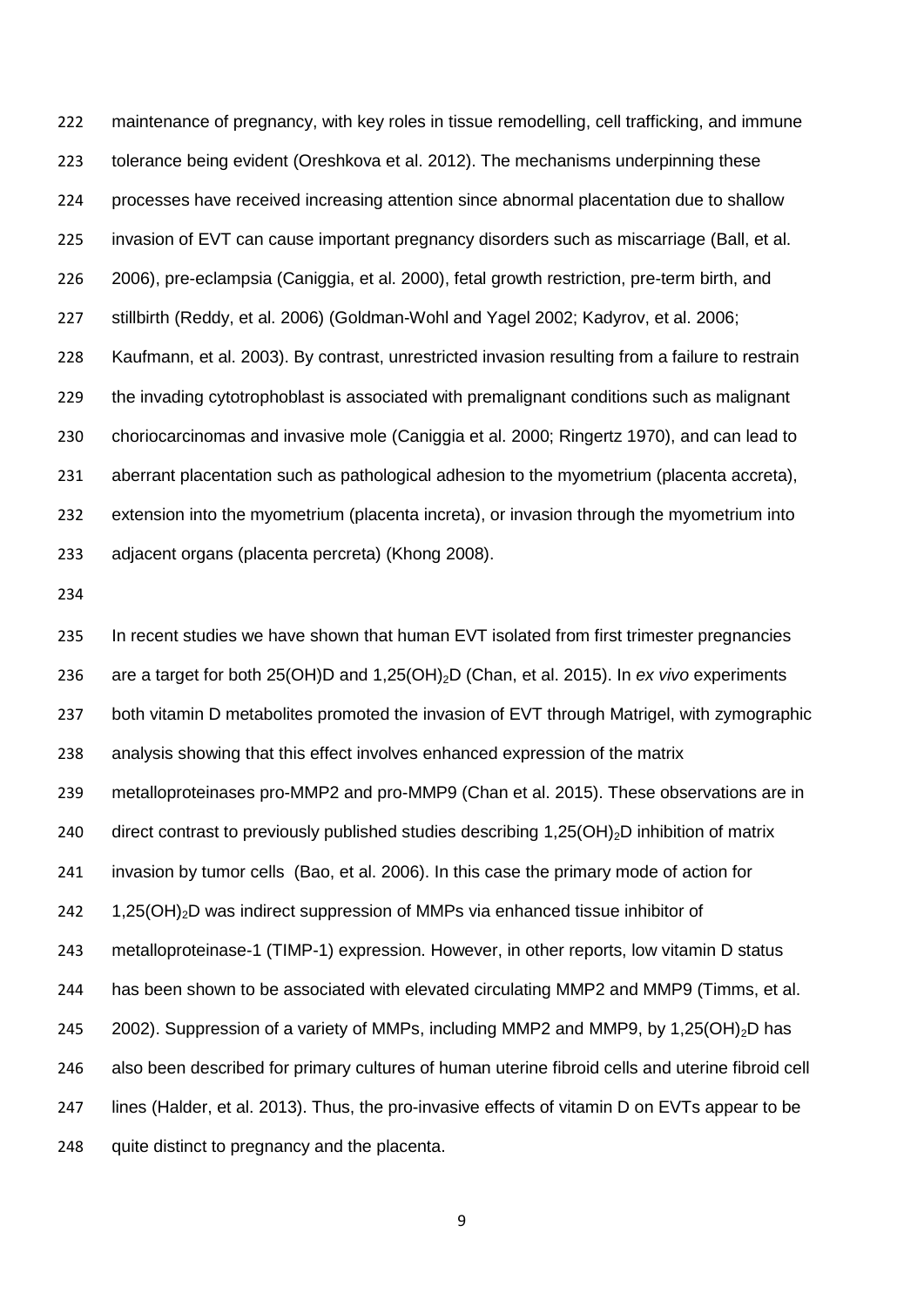The concept of vitamin D as a regulator of cellular motility and invasion is not novel and has been extensively reported in cancer states (Krishnan, et al. 2012; Leyssens, et al. 2014; Ma, et al. 2016), where effects of vitamin D have been related to modulation of epithelial mesenchymal transition (EMT) (Chen, et al. 2015; Fischer and Agrawal 2014; Hou, et al. 2016). Interestingly, this effect of vitamin D has not been observed in non-pathophysiological states or during embryogenesis. For example, vitamin D is known to inhibit invasion and motility of ovarian cancer and teratocarcinoma cell lines, but does not affect these cellular characteristics in the non-neoplastic ESD3 murine embryonic cell line (Abdelbaset-Ismail, et al. 2016). The precise molecular mechanisms that mediate migration and invasion regulation by vitamin D remain unclear, although several different pathways have been studied. Notably, vitamin D has been shown to regulate the actin cytoskeleton in numerous cell types. In osteoblast-like cells, vitamin D promotes actin polymerisation as part of its transcriptional induction of fibroblast growth factor 23 (Fajol, et al. 2016). In endometrial cells, vitamin D treatment has also been shown to induce changes in actin architecture, through regulation of the RAc1/Pak1 axis (Zeng, et al. 2016). It is not clear if such responses are also seen in trophoblast cells during placental development, but vitamin D has been shown to rescue motility defects in fetal endothelial colony forming cell function of umbilical vein endothelial cells derived from pregnancies complicated by preeclampsia (von Versen-Hoynck, et al. 2014) and gestational diabetes (Gui, et al. 2015).

 Effects of vitamin D on EVT invasion and migration may also be mediated indirectly via 271 effects on other known EVT regulators.  $1,25(OH)_2D$  has been shown to abolish S1P mediated inhibition of migration via suppression of S1PR2 in trophoblast cell lines Swan-71 273 and JEG-3 (Westwood 2017). 1,25(OH)<sub>2</sub>D has also been shown to stimulate hCG expression and secretion via a cAMP/PKA-mediated signalling pathway (Barrera et al. 2008). Although hCG is a potent regulator of trophoblast motility and invasion (Chen, et al. 2011; Evans 2016), it is unclear whether changes in hCG expression are specifically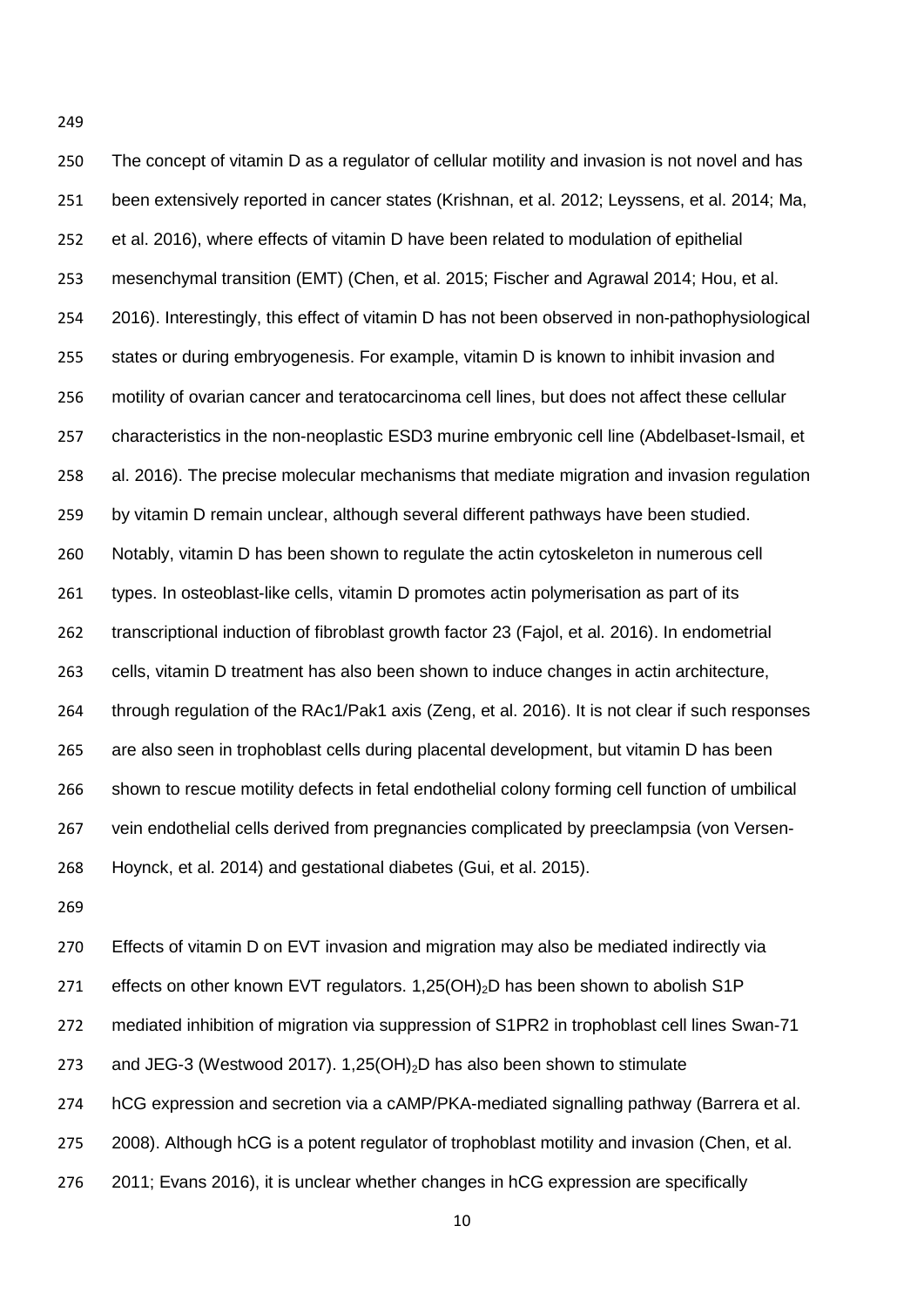277 required for effects of vitamin D on trophoblast invasion. In a similar fashion, 1,25(OH)<sub>2</sub>D<sub>3</sub> has been shown to positively regulate progesterone synthesis by human trophoblast cells from term placenta (Barrera et al. 2007). In HTR8/SVneo trophoblast cells, which have been reported to consist of a mixed population of cells, progesterone appears to suppress 281 trophoblast motility and invasion (Chen et al. 2011). Thus, 1,25(OH) $_2$ D may exert indirect effects on trophoblast invasion, although it is still not clear whether these effects are pro- migratory. Indirect actions of vitamin D on EVT function may also stem from effects on placental cell differentiation. Recent studies have shown that inactivation of VDR in trophoblastic BeWo cells resulted in increased trophoblast differentiation and syncytium formation (Nguyen, et al. 2015). In a similar fashion vitamin D may also influence EVT invasion and motility indirectly by targeting the development of cells on the maternal side of 288 the placenta. Endometrial stromal cells treated with 1,25(OH)<sub>2</sub>D have elevated expression of specific genes, including HOXA10 (Du, et al. 2005a), which are known to be involved in the regional development of uterine decidualization and embryo implantation by controlling downstream target genes. The complex circuitry of vitamin D metabolism and function involved in mediating direct or indirect effects on EVT invasion and migration has still to be fully elucidated and is likely to be a key component of future studies of vitamin D in pregnancy.

## **Vitamin D and trophoblast function: clinical implications**

 Irrespective of proposed functional targets, vitamin D-dysregulation during pregnancy has been linked to adverse effects on placental function and pregnancy in general. In 2010 the Institute of Medicine (IOM) defined vitamin deficiency as serum concentrations of 25(OH)D less than 20 ng/ml (50 nM) (Holick, et al. 2011a). Subsequently the Endocrine Society issued slightly different guidelines, defining vitamin D-insufficiency as being serum 25(OH)D levels below 30 ng/ml (75 nM) (Holick, et al. 2011b). Against this backdrop, several recent publications have highlighted the prevalence of low serum concentrations of 25(OH)D (less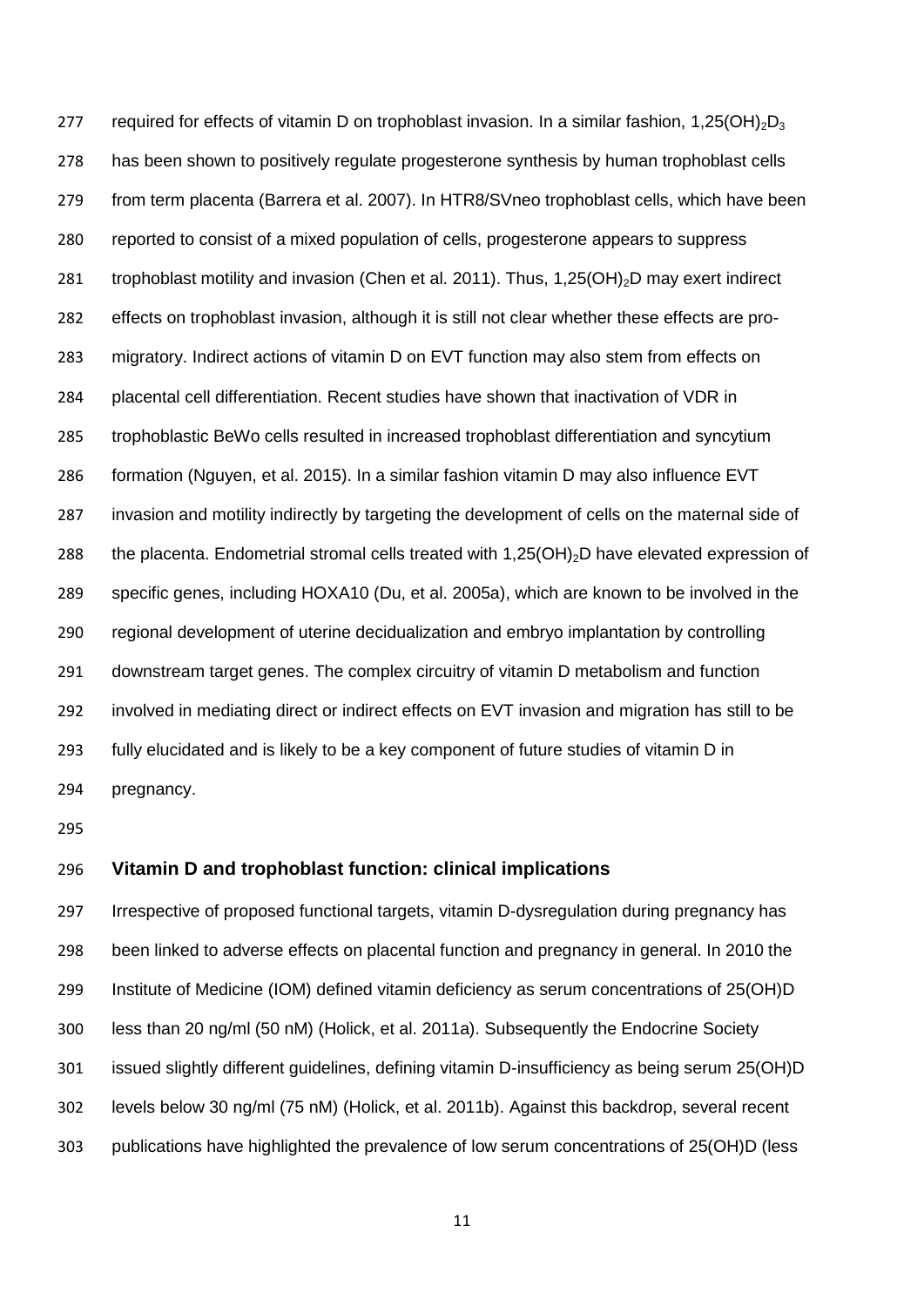than 25 nM) in pregnant women: 20% of pregnant women in the UK (Javaid, et al. 2006), 25% in the UAE (Dawodu, et al. 1997), 80% in Iran (Bassir, et al. 2001), 45% in northern India (Sachan, et al. 2005), 60% in New Zealand (Eagleton and Judkins 2006) and 60–84% of pregnant non-Western women in the Netherlands (van der Meer, et al. 2006). It remains unclear if this reflects simply a normal physiological drop in vitamin D concentrations during pregnancy or if pregnancy is a stress test which can exacerbate and unmask pathological vitamin D deficiency.

 Vitamin D deficiency in pregnant women has been shown to be associated with increased risk for pregnancy complications (Lewis, et al. 2010). These include preeclampsia (Bodnar, et al. 2007b), fetal growth restriction, small for gestational age fetus (Bodnar, et al. 2010), bacterial vaginosis (Bodnar, et al. 2009), and gestational diabetes mellitus (Maghbooli, et al. 2008; Zhang, et al. 2008). Maternal vitamin D-deficiency has also been linked to adverse effects in offspring, including reduced bone density (Javaid et al. 2006) and childhood rickets (Wagner and Greer 2008), as well as increased risk of asthma (Camargo, et al. 2007), and schizophrenia (McGrath 2001).

 The impact of vitamin D status on early events in pregnancy has also been studied. In northern countries, where there is a strong seasonal contrast in light exposure and UVB- induced vitamin D production in skin, conception rates are decreased during winter months, with rates rising during summer and an increased birth rate in spring (Rojansky, et al. 1992). Interestingly, ovulation rates and endometrial receptivity also appear to be reduced during long dark winters in northern countries (Rojansky, et al. 2000), which may be explained in part by seasonal variations in vitamin D levels. With this in mind, several observational studies have investigated the potential impact of vitamin D on *in vitro* fertilisation (IVF), albeit with largely conflicting outcomes. In a study of infertile women undergoing IVF, those with higher levels of 25(OH)D in serum and follicular fluid, were more likely to achieve pregnancy following IVF, and high vitamin D levels were also shown to improve the parameters of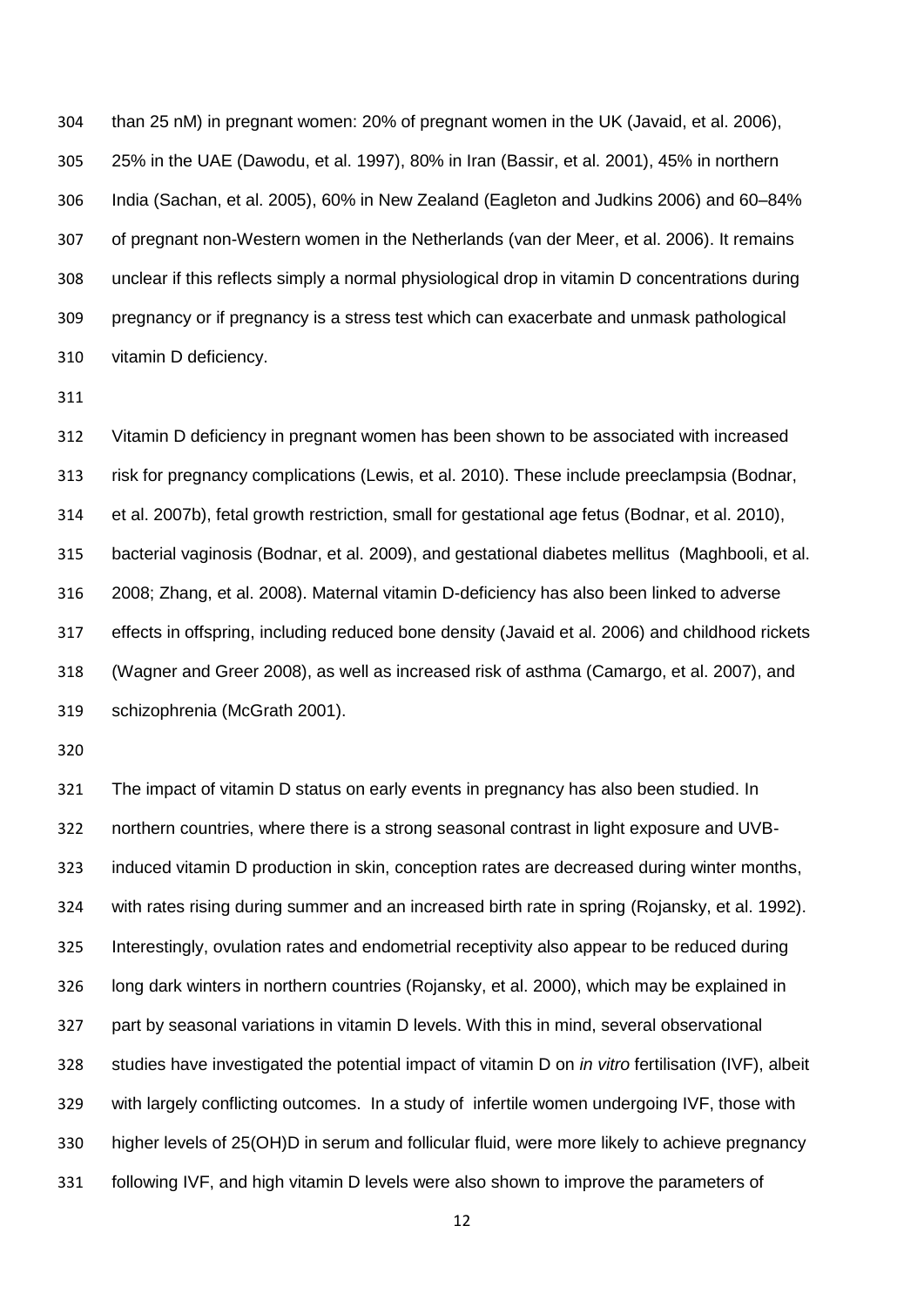controlled ovarian hyperstimulation (Ozkan, et al. 2010). Aleyasin et al. found no significant association between 25(OH)D levels in serum and follicular fluid with IVF outcomes (Aleyasin, et al. 2011). However, this did not include any women with a serum vitamin D level >50nmol/L. In another study of 100 women undergoing IVF, serum concentrations of 25(OH)D were positively associated with fertilization rate (Abadia, et al. 2016). However, serum 25(OH)D was unrelated to the probability of pregnancy or live birth after IVF (Abadia et al. 2016). Anifandis et al. investigated 101 women who received IVF-intracytoplasmic sperm injection (ICSI) ovarian stimulation cycles. In this study, women with vitamin D- sufficiency (25(OH)D level >30 ng/ml in follicular fluid) had a lower quality of embryos and were less likely to achieve clinical pregnancy, compared with women with insufficient (follicular fluid 25(OH)D level 20.10 to 30 ng/ml) or deficient vitamin D status (follicular fluid 25(OH)D level <20 ng/ml) (Anifandis, et al. 2010).

345 Elucidation of the immunomodulatory effects of  $1,25(OH)_{2}D$  has led to the suggestion that vitamin D might have a role in protecting against spontaneous abortion (Bubanovic 2004). 347 This was supported by *ex vivo* analyses showing that 1,25(OH)<sub>2</sub>D is able to suppress inflammatory cytokine production by endometrial cells from women with unexplained 349 recurrent spontaneous abortions (Tavakoli, et al. 2011). More recently, 1,25(OH)<sub>2</sub>D has been shown to potently regulate natural killer cells from women with recurrent miscarriage (Ota, et al. 2015). Considering these observations, the impact of maternal vitamin D status on pregnancy outcome has been studied in several cohorts. In a large prospective cohort study of 1683 pregnant women donating serum before gestational week 22, serum concentrations of 25(OH)D less than 50 nM were associated with a >2-fold increase in first miscarriage rate, although no significant effect was observed for second trimester miscarriage (Andersen, et al. 2015). In a prospective study of pre-conceptual vitamin D, maternal serum 25(OH)D levels were not found to be associated with chances of conceiving or overall risk of miscarriage (Moller, et al. 2012). However, women with miscarriage in the second trimester had lower first trimester serum concentrations of 25(OH)D than those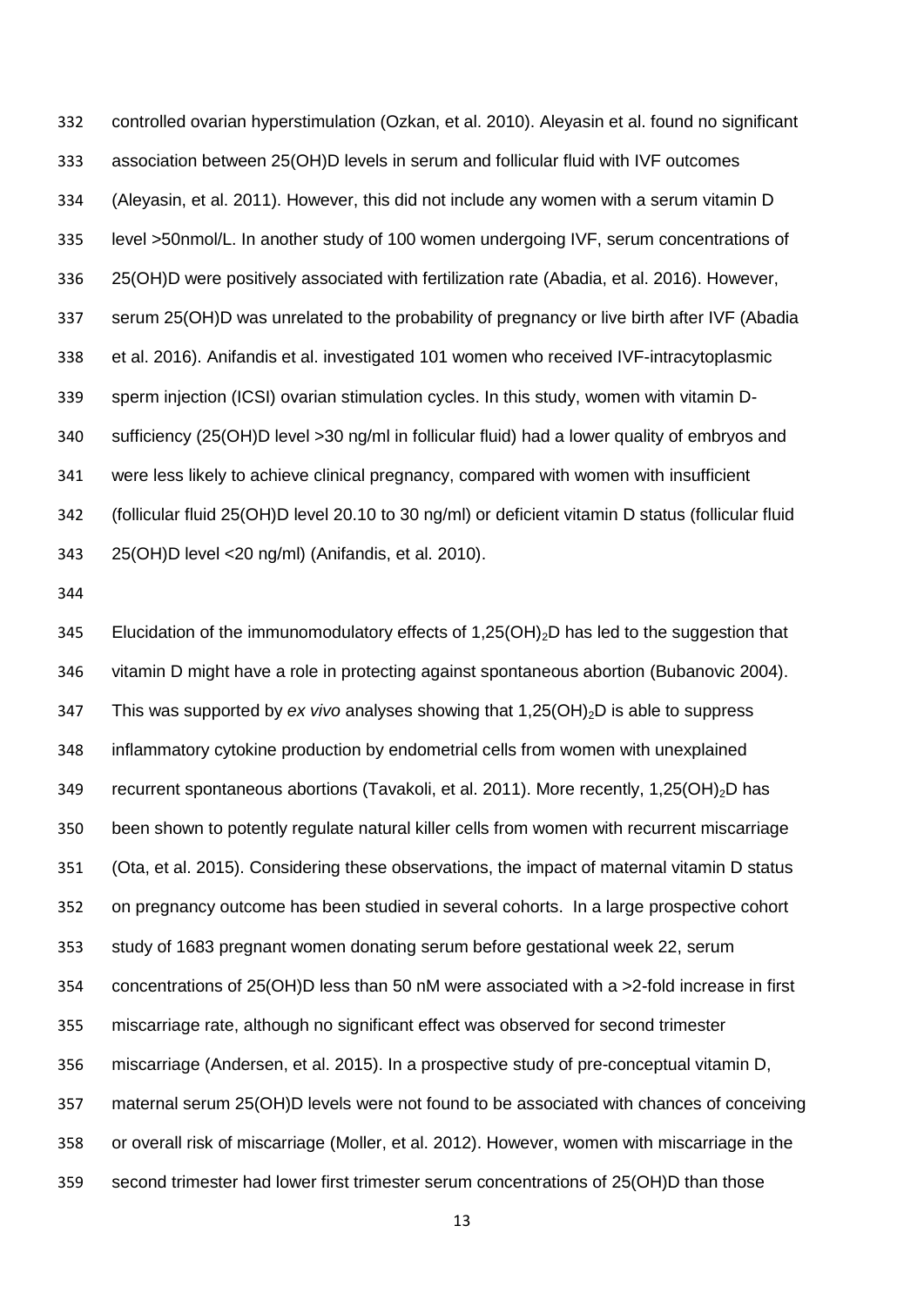women who did not miscarry (Moller et al. 2012). In a much larger, nested case-control study of over 5,000 women did not reveal any adverse effects of low serum 25(OH)D on pregnancy outcomes (Schneuer, et al. 2014). A recent meta-analysis and systematic review concluded that vitamin D-deficiency is not associated with increased risk of spontaneous recurrent abortion (Amegah, et al. 2017). Thus, the possible impact of sub-optimal vitamin D on implantation and adverse pregnancy outcomes such as miscarriage still remains unclear. Interestingly, in endometrial tissue from women with unexplained recurrent spontaneous abortion, expression of key components in the vitamin D metabolic (CYP27B1/CYP24A1) and signalling (VDR) systems was found to be comparable to endometrial tissue from healthy fertile women (Tavakoli, et al. 2015). By contrast, recent studies of women with recurrent miscarriage showed that expression of mRNA and protein for CYP27B1 in villous and decidual tissue was lower than in control tissues from normal healthy pregnancies (Wang, et al. 2016). In future studies it will be important to clarify how variations in the vitamin D system within the placenta and fetal trophoblast cells affect implantation and the maintenance of a successful healthy pregnancy.

 A major contributing factor to vitamin D status in pregnant women is obesity, with lower circulating levels of 25(OH)D being reported in in pregnant women with high body mass index (BMI), relative to pregnant women with a normal BMI (Bodnar, et al. 2007a; Karlsson, et al. 2015). Maternal obesity is associated with adverse health effects for both mother and child, with increased inflammation has been proposed as an important pathological mechanism for the detrimental effects of obesity during pregnancy (Denison, et al. 2010; Pantham, et al. 2015). A role of vitamin D in the process is still unclear. However, given the established anti-inflammatory effects of vitamin D at the fetal-maternal interface (Tamblyn et al. 2015) it is possible that some pregnancy effects of obesity are mediated via low circulating maternal vitamin D.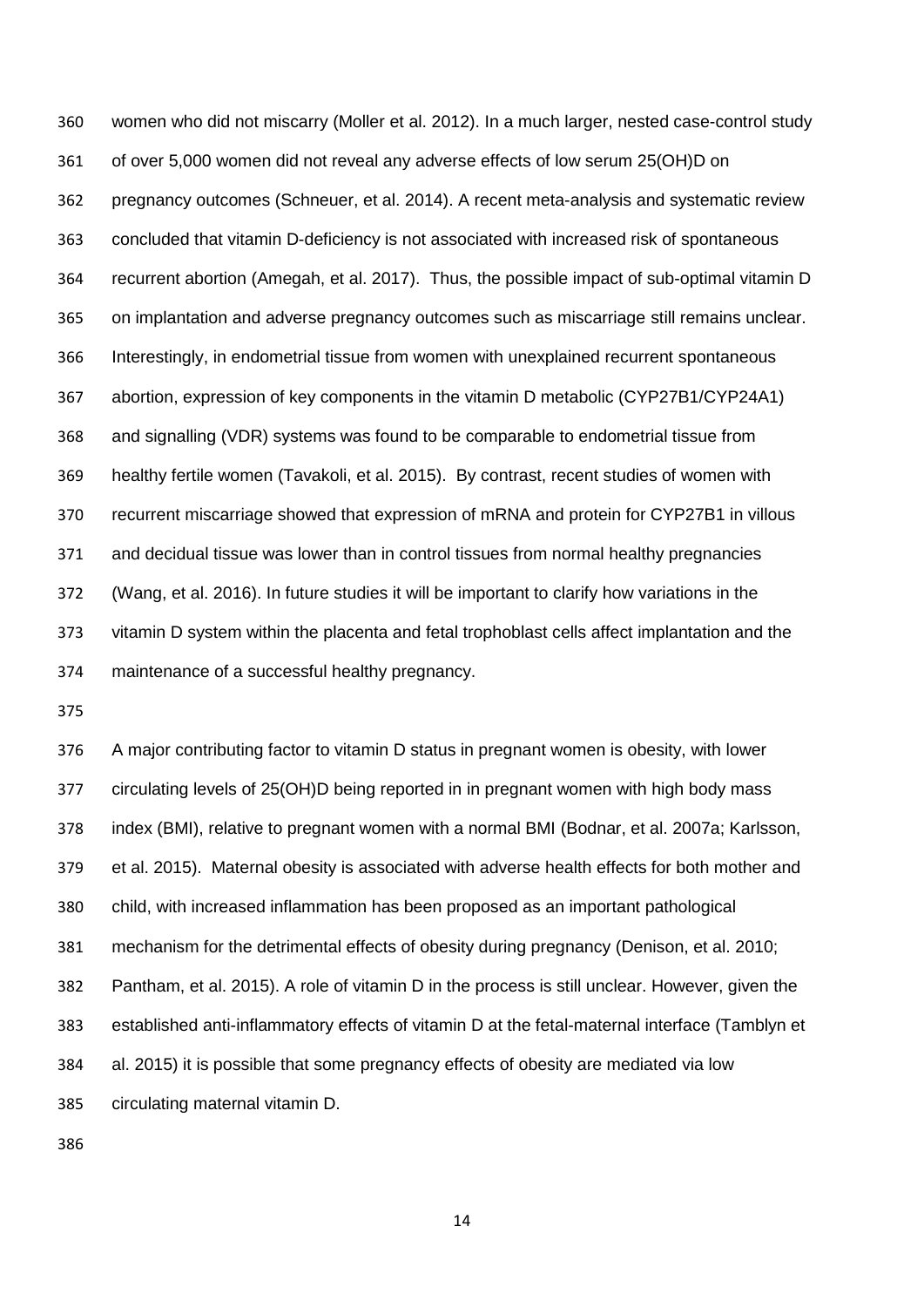#### **Conclusions**

 Expression of placental CYP27B1 and VDR at early stages of pregnancy suggests an important role for vitamin D in placental physiology. In previous studies we have hypothesized that placental vitamin D may function, at least in part, to promote anti-microbial and anti-inflammatory immune activity, with both the maternal decidua and fetal trophoblast contributing to these actions. However, analysis of trophoblast cells *ex vivo* and *in vitro* indicates that vitamin D may have a much broader role in placental function, including the regulation of trophoblast differentiation and EVT invasion of the decidua and myometrium (**Figure 1**). Thus, effects of vitamin D may occur earlier in pregnancy than previously appreciated, underlining the requirement for adequate vitamin D status across gestation. To date, studies of vitamin D status (maternal serum 25(OH)D) in pregnancy have tended to focus on later stages of pregnancy, and associated adverse events such as preterm birth, gestational diabetes and preeclampsia. Likewise, supplementation trials for vitamin D in pregnancy have focused on women between 10 and 18 weeks of pregnancy. However, the 401 responsiveness of trophoblast cells to 1.25(OH)<sub>2</sub>D, notably effects on EVT invasion, suggests that further studies of vitamin D and adverse events in early pregnancy are required. To date there have been a limited number of reports of vitamin D-deficiency and miscarriage, but these need to be expanded to include more rigorous supplementation trials. The review we present is supportive of early, pre-conceptual, supplementation with vitamin D.

#### **Acknowledgements**

 This study was supported by funding from Action Medical Research (#1949 to MK & MH), and Wellbeing of Women (RTF401, JAT), Medical Research Council grant MR/M02296X/1 (MW & SF-S), and a Royal Society Wolfson Merit Award (WM130118 to MH).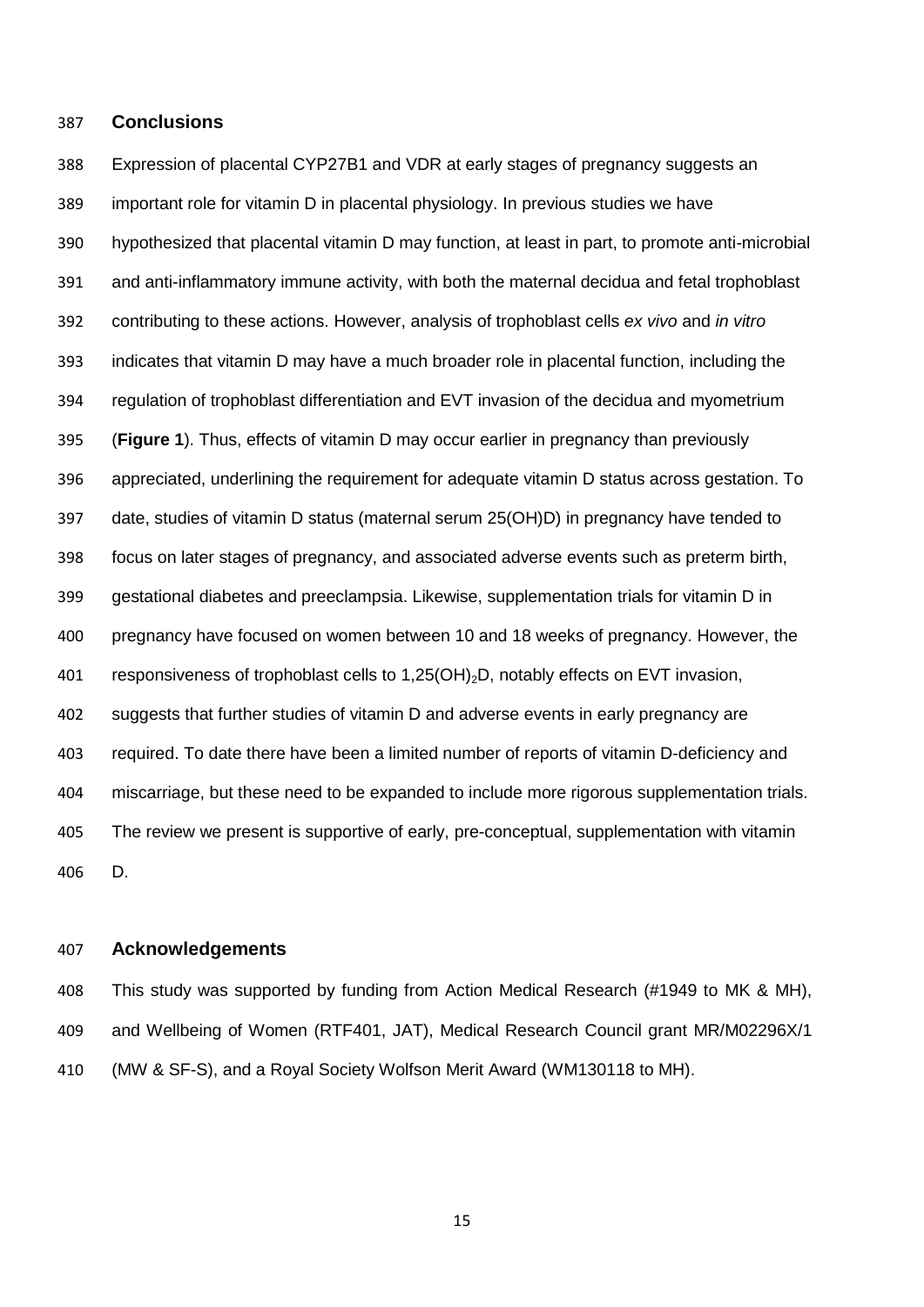| 411 | <b>Declaration of Interests</b>                                                                  |
|-----|--------------------------------------------------------------------------------------------------|
| 412 | The authors declare that there is no conflict of interest that could be perceived as prejudicing |
| 413 | the impartiality of the research reported.                                                       |
| 414 |                                                                                                  |
| 415 |                                                                                                  |
| 416 |                                                                                                  |
| 417 |                                                                                                  |
| 418 |                                                                                                  |
| 419 |                                                                                                  |
| 420 |                                                                                                  |
| 421 |                                                                                                  |
| 422 |                                                                                                  |
| 423 |                                                                                                  |
| 424 |                                                                                                  |
| 425 |                                                                                                  |
| 426 |                                                                                                  |
| 427 |                                                                                                  |
| 428 |                                                                                                  |
| 429 |                                                                                                  |
| 430 |                                                                                                  |
| 431 |                                                                                                  |
| 432 |                                                                                                  |
| 433 |                                                                                                  |
| 434 |                                                                                                  |
| 435 |                                                                                                  |
| 436 |                                                                                                  |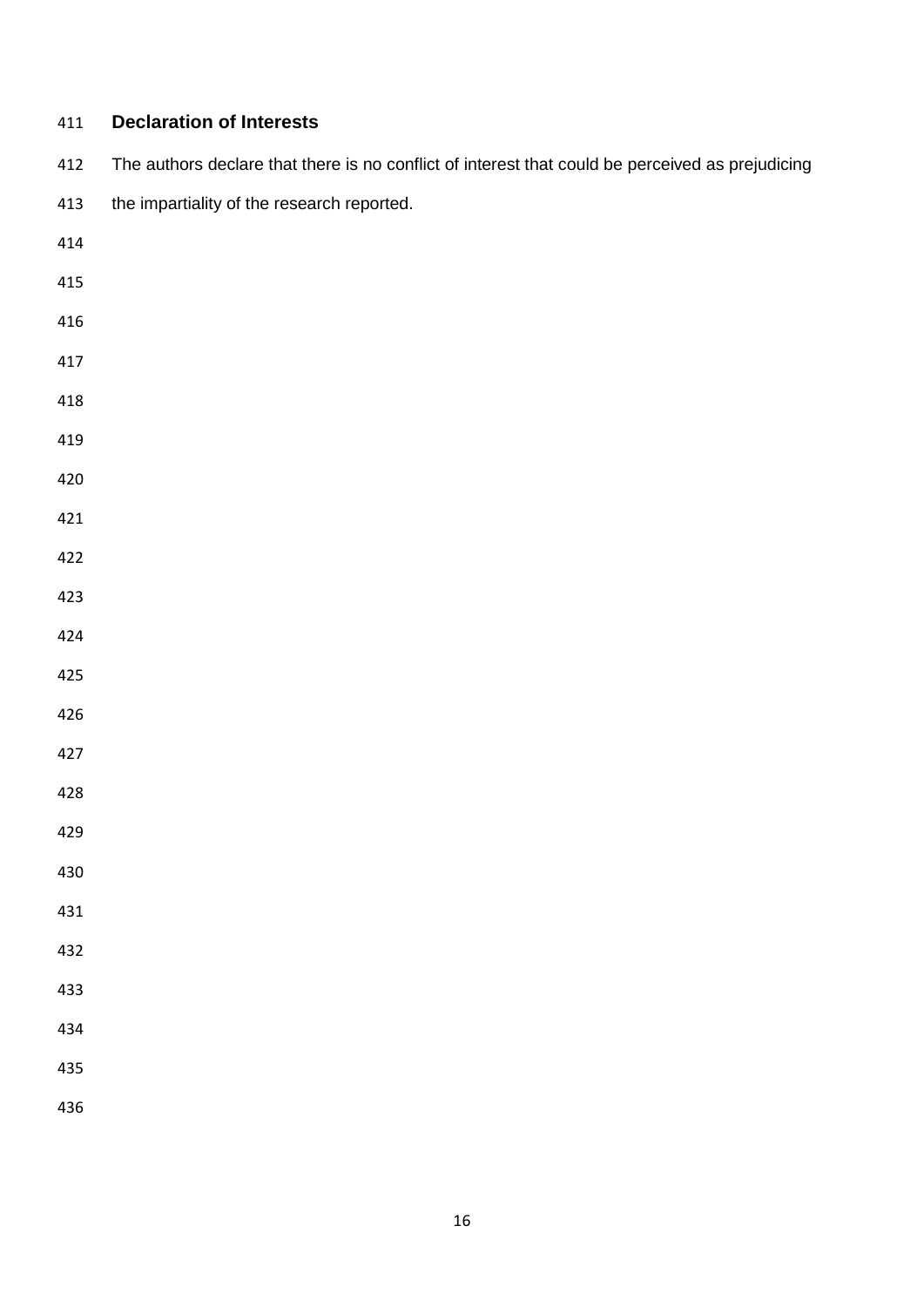## **References**

 Abadia L, Gaskins AJ, Chiu YH, Williams PL, Keller M, Wright DL, Souter I, Hauser R, Chavarro JE, Environment, et al. 2016 Serum 25-hydroxyvitamin D concentrations and treatment outcomes of women undergoing assisted reproduction. *Am J Clin Nutr* **104** 729- 735.

 Abdelbaset-Ismail A, Pedziwiatr D, Suszynska E, Sluczanowska-Glabowska S, Schneider G, Kakar SS & Ratajczak MZ 2016 Vitamin D3 stimulates embryonic stem cells but inhibits migration and growth of ovarian cancer and teratocarcinoma cell lines. *J Ovarian Res* **9** 26.

 Aleyasin A, Hosseini MA, Mahdavi A, Safdarian L, Fallahi P, Mohajeri MR, Abbasi M & Esfahani F 2011 Predictive value of the level of vitamin D in follicular fluid on the outcome of assisted reproductive technology. *European Journal of Obstetrics & Gynecology and Reproductive Biology* **159** 132-137.

 Amegah AK, Klevor MK & Wagner CL 2017 Maternal vitamin D insufficiency and risk of adverse pregnancy and birth outcomes: A systematic review and meta-analysis of longitudinal studies. *PLoS One* **12** e0173605.

452 Andersen LB, Jorgensen JS, Jensen TK, Dalgard C, Barington T, Nielsen J, Beck-Nielsen<br>453 SS, Husby S, Abrahamsen B, Lamont RF, et al. 2015 Vitamin D insufficiency is associated SS, Husby S, Abrahamsen B, Lamont RF, et al. 2015 Vitamin D insufficiency is associated with increased risk of first-trimester miscarriage in the Odense Child Cohort. *Am J Clin Nutr* **102** 633-638.

 Anifandis GM, Dafopoulos K, Messini CI, Chalvatzas N, Liakos N, Pournaras S & Messinis 457 IE 2010 Prognostic value of follicular fluid 25-OH vitamin D and glucose levels in the IVF<br>458 outcome. Reproductive Biology and Endocrinology 8 91. outcome. *Reproductive Biology and Endocrinology* **8** 91.

 Avila E, Diaz L, Barrera D, Halhali A, Mendez I, Gonzalez L, Zuegel U, Steinmeyer A & Larrea F 2007 Regulation of Vitamin D hydroxylases gene expression by 1,25-

dihydroxyvitamin D3 and cyclic AMP in cultured human syncytiotrophoblasts. *J Steroid* 

*Biochem Mol Biol* **103** 90-96.

 Bagot C, Troy P & Taylor H 2000 Alteration of maternal Hoxa10 expression by in vivo gene transfection affects implantation. *Gene therapy* **7** 1378.

 Ball E, Bulmer JN, Ayis S, Lyall F & Robson SC 2006 Late sporadic miscarriage is associated with abnormalities in spiral artery transformation and trophoblast invasion. *J Pathol* **208** 535-542.

- Bao BY, Yeh SD & Lee YF 2006 1alpha,25-dihydroxyvitamin D3 inhibits prostate cancer cell invasion via modulation of selective proteases. *Carcinogenesis* **27** 32-42.
- Barrera D, Avila E, Hernandez G, Halhali A, Biruete B, Larrea F & Diaz L 2007 Estradiol and progesterone synthesis in human placenta is stimulated by calcitriol. *J Steroid Biochem Mol Biol* **103** 529-532.
- Barrera D, Avila E, Hernandez G, Mendez I, Gonzalez L, Halhali A, Larrea F, Morales A &
- Diaz L 2008 Calcitriol affects hCG gene transcription in cultured human
- syncytiotrophoblasts. *Reprod Biol Endocrinol* **6** 3.
- Bassir M, Laborie S, Lapillonne A, Claris O, Chappuis MC & Salle B 2001 Vitamin D
- deficiency in Iranian mothers and their neonates: a pilot study. *Acta paediatrica* **90** 577-579.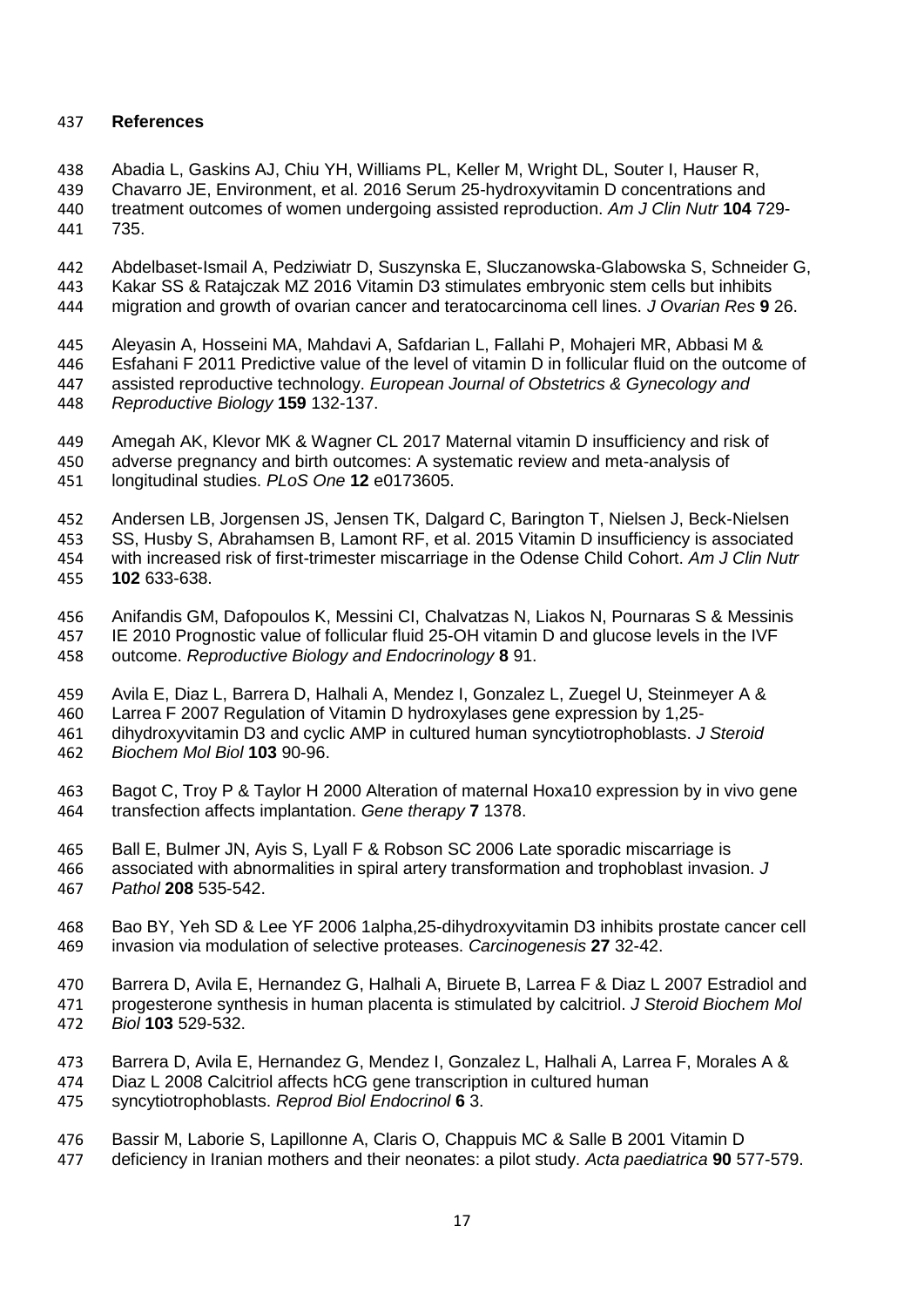- Belkacemi L, Zuegel U, Steinmeyer A, Dion JP & Lafond J 2005 Calbindin-D28k (CaBP28k) identification and regulation by 1,25-dihydroxyvitamin D3 in human choriocarcinoma cell line JEG-3. *Mol Cell Endocrinol* **236** 31-41.
- Bodnar LM, Catov JM, Roberts JM & Simhan HN 2007a Prepregnancy obesity predicts poor vitamin D status in mothers and their neonates. *J Nutr* **137** 2437-2442.
- Bodnar LM, Catov JM, Simhan HN, Holick MF, Powers RW & Roberts JM 2007b Maternal vitamin D deficiency increases the risk of preeclampsia. *J Clin Endocrinol Metab* **92** 3517- 3522.
- Bodnar LM, Catov JM, Zmuda JM, Cooper ME, Parrott MS, Roberts JM, Marazita ML & Simhan HN 2010 Maternal serum 25-hydroxyvitamin D concentrations are associated with small-for-gestational age births in white women. *J Nutr* **140** 999-1006.
- Bodnar LM, Krohn MA & Simhan HN 2009 Maternal vitamin D deficiency is associated with bacterial vaginosis in the first trimester of pregnancy. *The Journal of nutrition* **139** 1157- 1161.
- Bruns ME & Bruns DE 1983 Vitamin D metabolism and function during pregnancy and the neonatal period. *Ann Clin Lab Sci* **13** 521-530.
- Bubanovic I 2004 1alpha,25-dihydroxy-vitamin-D3 as new immunotherapy in treatment of recurrent spontaneous abortion. *Med Hypotheses* **63** 250-253.
- 496 Camargo CA, Rifas-Shiman SL, Litonjua AA, Rich-Edwards JW, Weiss ST, Gold DR, 497 Kleinman K & Gillman MW 2007 Maternal intake of vitamin D during pregnancy and ri Kleinman K & Gillman MW 2007 Maternal intake of vitamin D during pregnancy and risk of recurrent wheeze in children at 3 y of age. *The American Journal of Clinical Nutrition* **85** 788- 795.
- Caniggia I, Winter J, Lye SJ & Post M 2000 Oxygen and placental development during the first trimester: implications for the pathophysiology of pre-eclampsia. *Placenta* **21 Suppl A** S25-30.
- Chan SY, Susarla R, Canovas D, Vasilopoulou E, Ohizua O, McCabe CJ, Hewison M & Kilby MD 2015 Vitamin D promotes human extravillous trophoblast invasion in vitro. *Placenta* **36** 403-409.
- Chen JZ, Wong MH, Brennecke SP & Keogh RJ 2011 The effects of human chorionic gonadotrophin, progesterone and oestradiol on trophoblast function. *Mol Cell Endocrinol* **342** 73-80.
- Chen S, Zhu J, Zuo S, Ma J, Zhang J, Chen G, Wang X, Pan Y, Liu Y & Wang P 2015 1,25(OH)2D3 attenuates TGF-beta1/beta2-induced increased migration and invasion via
- inhibiting epithelial-mesenchymal transition in colon cancer cells. *Biochem Biophys Res Commun* **468** 130-135.
- Dawodu A, Agarwal M, Patel M & Ezimokhai M 1997 Serum 25-OHD and calcium
- homoeostasis in United Arab Emirates mothers and neonates: a preliminary report. *Middle East Paediatrics* **2** 9-11.
- Denison FC, Roberts KA, Barr SM & Norman JE 2010 Obesity, pregnancy, inflammation, and vascular function. *Reproduction* **140** 373-385.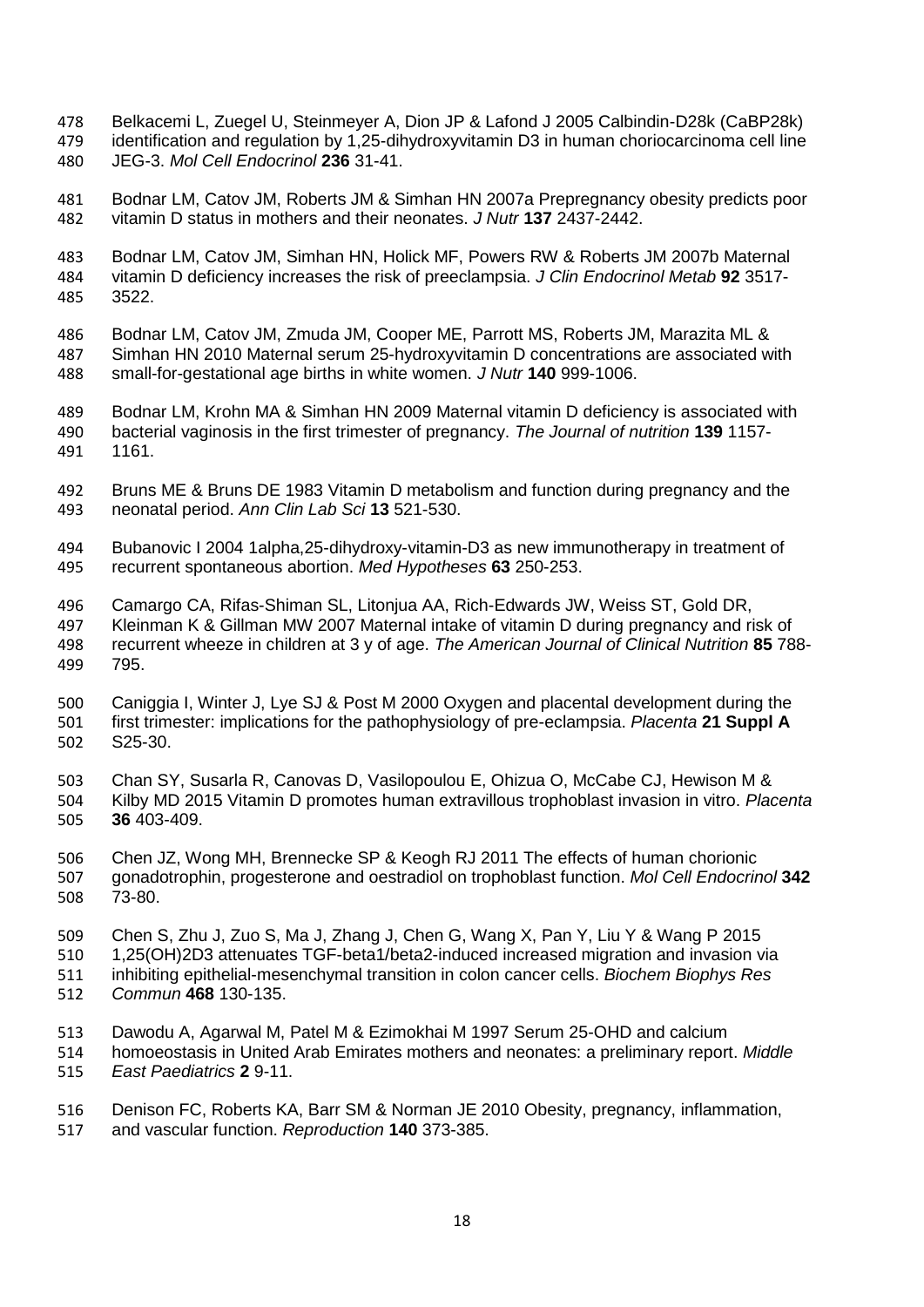- Diaz L, Noyola-Martinez N, Barrera D, Hernandez G, Avila E, Halhali A & Larrea F 2009
- Calcitriol inhibits TNF-alpha-induced inflammatory cytokines in human trophoblasts. *J*
- *Reprod Immunol* **81** 17-24.
- Diaz L, Sanchez I, Avila E, Halhali A, Vilchis F & Larrea F 2000 Identification of a 25- hydroxyvitamin D3 1alpha-hydroxylase gene transcription product in cultures of human syncytiotrophoblast cells. *J Clin Endocrinol Metab* **85** 2543-2549.
- Du H, Daftary GS, Lalwani SI & Taylor HS 2005a Direct regulation of HOXA10 by 1,25- (OH)2D3 in human myelomonocytic cells and human endometrial stromal cells. *Mol*
- *Endocrinol* **19** 2222-2233.
- Du H, Daftary GS, Lalwani SI & Taylor HS 2005b Direct regulation of HOXA10 by 1, 25-(OH) 2D3 in human myelomonocytic cells and human endometrial stromal cells. *Molecular Endocrinology* **19** 2222-2233.
- Eagleton C & Judkins A 2006 Vitamin D deficiency in pregnant New Zealand women. *The New Zealand Medical Journal (Online)* **119**.
- Evans J 2016 Hyperglycosylated hCG: a Unique Human Implantation and Invasion Factor. *Am J Reprod Immunol* **75** 333-340.
- Evans KN, Bulmer JN, Kilby MD & Hewison M 2004 Vitamin D and placental-decidual function. *J Soc Gynecol Investig* **11** 263-271.
- 536 Evans KN, Nguyen L, Chan J, Innes BA, Bulmer JN, Kilby MD & Hewison M 2006 Effects of 537 25-Hydroxyvitamin D3 and 1,25-Dihydroxyvitamin D3 on Cytokine Production by Human 25-Hydroxyvitamin D3 and 1,25-Dihydroxyvitamin D3 on Cytokine Production by Human Decidual Cells. *Biol Reprod*.
- Fajol A, Honisch S, Zhang B, Schmidt S, Alkahtani S, Alarifi S, Lang F, Stournaras C & Foller M 2016 Fibroblast growth factor (Fgf) 23 gene transcription depends on actin cytoskeleton reorganization. *FEBS Lett* **590** 705-715.
- Fischer KD & Agrawal DK 2014 Vitamin D regulating TGF-beta induced epithelial-mesenchymal transition. *Respir Res* **15** 146.
- Goldman-Wohl D & Yagel S 2002 Regulation of trophoblast invasion: from normal implantation to pre-eclampsia. *Molecular and cellular endocrinology* **187** 233-238.
- Gray TK, Lester GE & Lorenc RS 1979 Evidence for extra-renal 1 alpha-hydroxylation of 25- hydroxyvitamin D3 in pregnancy. *Science* **204** 1311-1313.
- Gregori S, Casorati M, Amuchastegui S, Smiroldo S, Davalli AM & Adorini L 2001
- Regulatory T cells induced by 1 alpha,25-dihydroxyvitamin D3 and mycophenolate mofetil treatment mediate transplantation tolerance. *J Immunol* **167** 1945-1953.
- Gude NM, Roberts CT, Kalionis B & King RG 2004 Growth and function of the normal human placenta. *Thrombosis research* **114** 397-407.

 Gui J, Rohrbach A, Borns K, Hillemanns P, Feng L, Hubel CA & von Versen-Hoynck F 2015 Vitamin D rescues dysfunction of fetal endothelial colony forming cells from individuals with gestational diabetes. *Placenta* **36** 410-418.

 Gysler SM, Mulla MJ, Stuhlman M, Sfakianaki AK, Paidas MJ, Stanwood NL, Gariepy A, Brosens JJ, Chamley LW & Abrahams VM 2015 Vitamin D reverses aPL-induced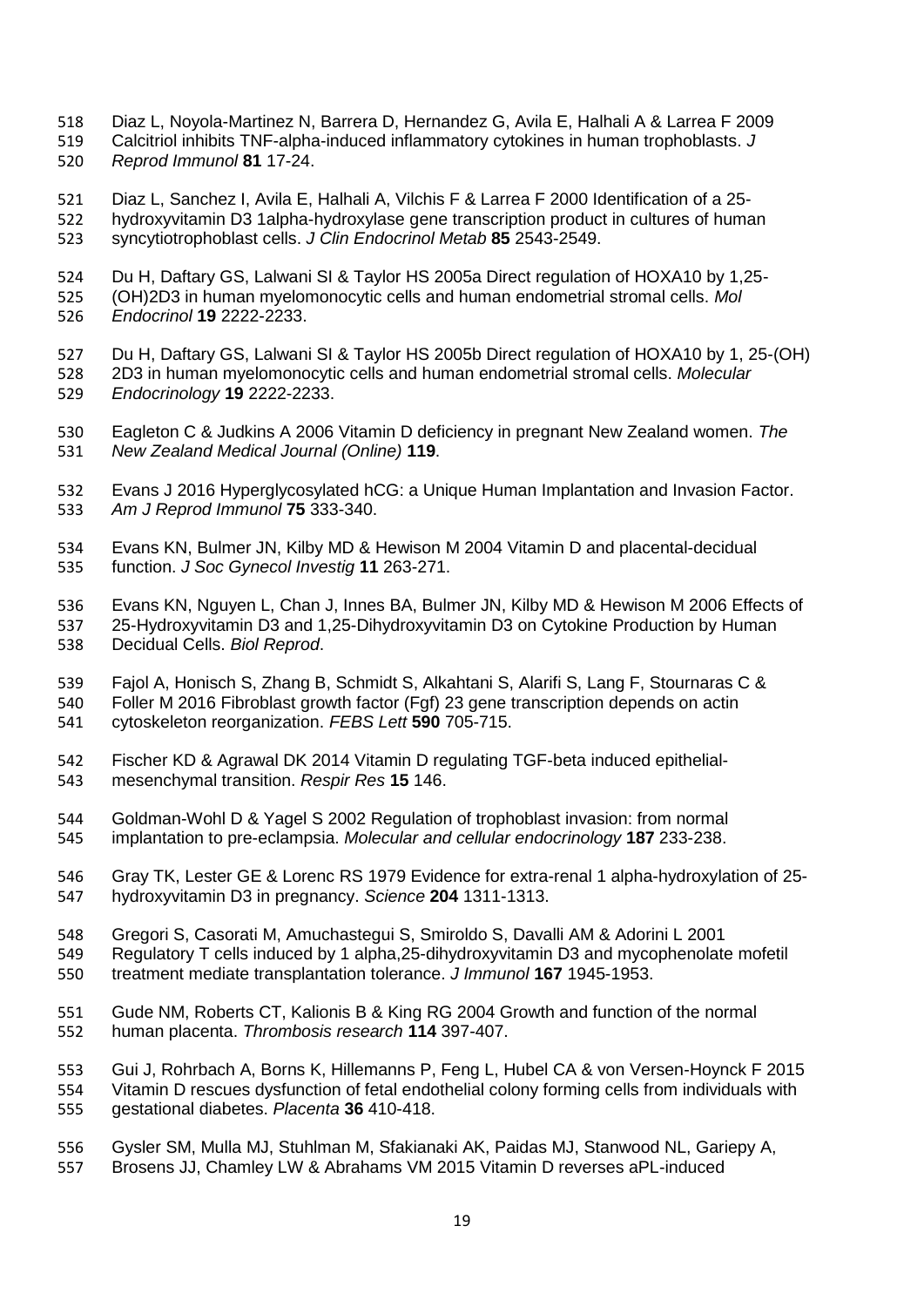- inflammation and LMWH-induced sFlt-1 release by human trophoblast. *Am J Reprod Immunol* **73** 242-250.
- Halder SK, Osteen KG & Al-Hendy A 2013 Vitamin D3 inhibits expression and activities of matrix metalloproteinase-2 and -9 in human uterine fibroid cells. *Hum Reprod* **28** 2407-2416.
- Halhali A, Acker GM & Garabedian M 1991 1,25-Dihydroxyvitamin D3 induces in vivo the decidualization of rat endometrial cells. *J Reprod Fertil* **91** 59-64.
- Halhali A, Diaz L, Sanchez I, Garabedian M, Bourges H & Larrea F 1999 Effects of IGF-I on 1,25-dihydroxyvitamin D(3) synthesis by human placenta in culture. *Mol Hum Reprod* **5** 771- 776.
- Halloran BP & DeLuca HF 1980 Effect of vitamin D deficiency on fertility and reproductive capacity in the female rat. *J Nutr* **110** 1573-1580.
- Holick MF, Binkley NC, Bischoff-Ferrari HA, Gordon CM, Hanley DA, Heaney RP, Murad MH & Weaver CM 2011a Evaluation, treatment, and prevention of vitamin D deficiency: an
- Endocrine Society clinical practice guideline. *J Clin Endocrinol Metab* **96** 1911-1930.
- Holick MF, Binkley NC, Bischoff-Ferrari HA, Gordon CM, Hanley DA, Heaney RP, Murad
- MH, Weaver CM & Endocrine S 2011b Evaluation, treatment, and prevention of vitamin D deficiency: an Endocrine Society clinical practice guideline. *J Clin Endocrinol Metab* **96**
- 1911-1930.
- 576 Hou YF, Gao SH, Wang P, Zhang HM, Liu LZ, Ye MX, Zhou GM, Zhang ZL & Li BY 2016<br>577 1alpha, 25(OH)(2)D(3) Suppresses the Migration of Ovarian Cancer SKOV-3 Cells through 1alpha,25(OH)(2)D(3) Suppresses the Migration of Ovarian Cancer SKOV-3 Cells through the Inhibition of Epithelial-Mesenchymal Transition. *Int J Mol Sci* **17**.
- Javaid M, Crozier S, Harvey N, Gale C, Dennison E, Boucher B, Arden N, Godfrey K, Cooper C & Group PAHS 2006 Maternal vitamin D status during pregnancy and childhood bone mass at age 9 years: a longitudinal study. *The Lancet* **367** 36-43.
- Johnson LE & DeLuca HF 2002 Reproductive defects are corrected in vitamin d-deficient female rats fed a high calcium, phosphorus and lactose diet. *J Nutr* **132** 2270-2273.
- Jones G, Strugnell SA & DeLuca HF 1998 Current understanding of the molecular actions of vitamin D. *Physiol Rev* **78** 1193-1231.
- Kachkache M, Rebut-Bonneton C, Demignon J, Cynober E & Garabedian M 1993 Uterine cells other than stromal decidual cells are required for 1,25-dihydroxyvitamin D3 production during early human pregnancy. *FEBS Lett* **333** 83-88.
- Kadyrov M, Kingdom JCP & Huppertz B 2006 Divergent trophoblast invasion and apoptosis in placental bed spiral arteries from pregnancies complicated by maternal anemia and early- onset preeclampsia/intrauterine growth restriction. *American Journal of Obstetrics and Gynecology* **194** 557-563.
- Karlsson T, Andersson L, Hussain A, Bosaeus M, Jansson N, Osmancevic A, Hulthen L, Holmang A & Larsson I 2015 Lower vitamin D status in obese compared with normal-weight women despite higher vitamin D intake in early pregnancy. *Clin Nutr* **34** 892-898.
- Kaufmann P, Black S & Huppertz B 2003 Endovascular Trophoblast Invasion: Implications for the Pathogenesis of Intrauterine Growth Retardation and Preeclampsia. *Biology of Reproduction* **69** 1-7.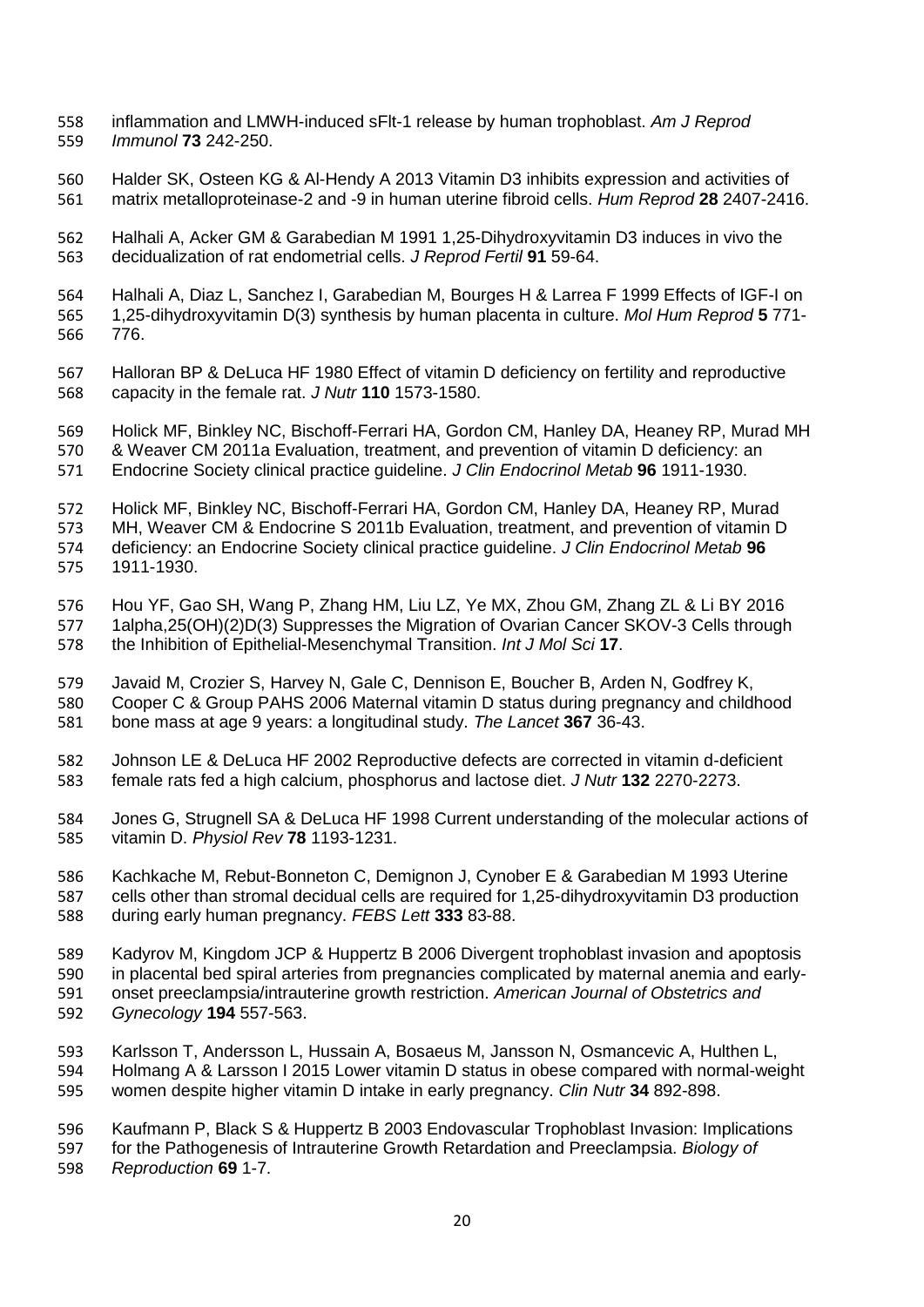- Keryer G, Alsat E, Tasken K & Evain-Brion D 1998 Cyclic AMP-dependent protein kinases and human trophoblast cell differentiation in vitro. *J Cell Sci* **111 ( Pt 7)** 995-1004.
- Khong TY 2008 The pathology of placenta accreta, a worldwide epidemic. *Journal of Clinical Pathology* **61** 1243.
- Kovacs CS & Kronenberg HM 1997 Maternal-fetal calcium and bone metabolism during pregnancy, puerperium, and lactation. *Endocr Rev* **18** 832-872.
- Krishnan AV, Swami S & Feldman D 2012 The potential therapeutic benefits of vitamin D in the treatment of estrogen receptor positive breast cancer. *Steroids* **77** 1107-1112.
- Kwiecinksi GG, Petrie GI & DeLuca HF 1989 1, 25-Dihydroxyvitamin D3 restores fertility of vitamin D-deficient female rats. *American Journal of Physiology-Endocrinology And Metabolism* **256** E483-E487.
- Lewis S, Lucas RM, Halliday J & Ponsonby AL 2010 Vitamin D deficiency and pregnancy: from preconception to birth. *Mol Nutr Food Res* **54** 1092-1102.
- Leyssens C, Verlinden L & Verstuyf A 2014 The future of vitamin D analogs. *Front Physiol* **5** 122.
- Liu N, Kaplan AT, Low J, Nguyen L, Liu GY, Equils O & Hewison M 2009 Vitamin D Induces Innate Antibacterial Responses in Human Trophoblasts via an Intracrine Pathway. *Biol Reprod* **80** 398-406.
- Liu NQ & Hewison M 2012 Vitamin D, the placenta and pregnancy. *Arch Biochem Biophys* **523** 37-47.
- Liu NQ, Kaplan AT, Lagishetty V, Ouyang YB, Ouyang Y, Simmons CF, Equils O & Hewison M 2011 Vitamin D and the regulation of placental inflammation. *J Immunol* **186** 5968-5974.
- Ma Y, Johnson CS & Trump DL 2016 Mechanistic Insights of Vitamin D Anticancer Effects. *Vitam Horm* **100** 395-431.
- Ma Y, Samaraweera M, Cooke-Hubley S, Kirby BJ, Karaplis AC, Lanske B & Kovacs CS 2014 Neither absence nor excess of FGF23 disturbs murine fetal-placental phosphorus homeostasis or prenatal skeletal development and mineralization. *Endocrinology* **155** 1596- 1605.
- Maghbooli Z, Hossein‐nezhad A, Karimi F, Shafaei AR & Larijani B 2008 Correlation between vitamin D3 deficiency and insulin resistance in pregnancy. *Diabetes/metabolism research and reviews* **24** 27-32.
- McGrath J 2001 Does 'imprinting'with low prenatal vitamin D contribute to the risk of various adult disorders? *Medical hypotheses* **56** 367-371.
- Menkhorst E, Winship A, Van Sinderen M & Dimitriadis E 2016 Human extravillous trophoblast invasion: intrinsic and extrinsic regulation. *Reprod Fertil Dev* **28** 406-415.

 Moller UK, Streym S, Heickendorff L, Mosekilde L & Rejnmark L 2012 Effects of 25OHD concentrations on chances of pregnancy and pregnancy outcomes: a cohort study in healthy Danish women. *Eur J Clin Nutr* **66** 862-868.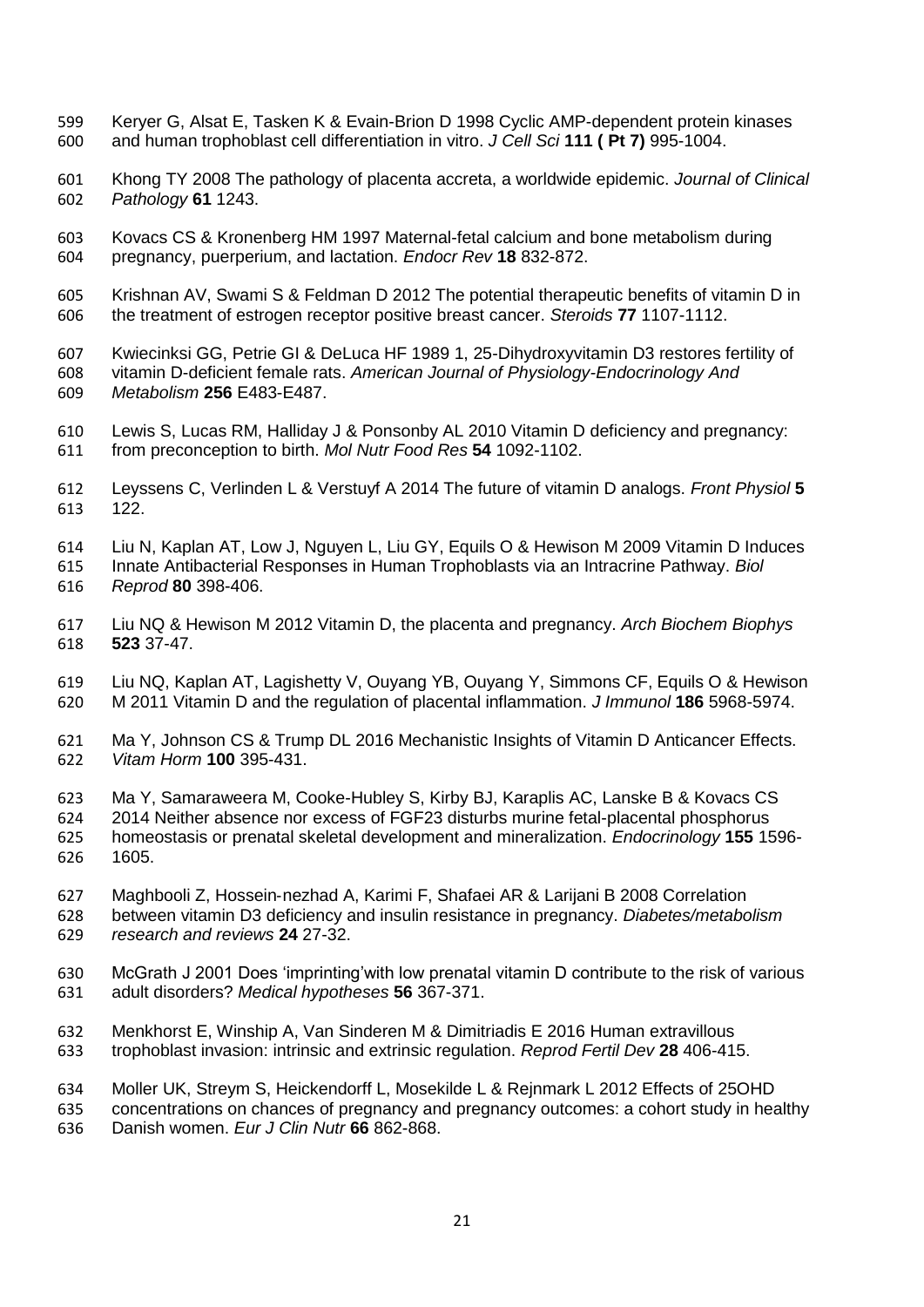- Moore JM, Nahlen BL, Misore A, Lal AA & Udhayakumar V 1999 Immunity to Placental
- Malaria. I. Elevated Production of Interferon-γ by Placental Blood Mononuclear Cells Is
- Associated with Protection in an Area with High Transmission of Malaria. *J Infect Dis* **179** 1218-1225.
- Nguyen TP, Yong HE, Chollangi T, Borg AJ, Brennecke SP & Murthi P 2015 Placental vitamin D receptor expression is decreased in human idiopathic fetal growth restriction. *J Mol Med (Berl)* **93** 795-805.
- Novakovic B, Sibson M, Ng HK, Manuelpillai U, Rakyan V, Down T, Beck S, Fournier T, Evain-Brion D, Dimitriadis E, et al. 2009 Placenta-specific methylation of the vitamin D 24- hydroxylase gene: implications for feedback autoregulation of active vitamin D levels at the fetomaternal interface. *J Biol Chem* **284** 14838-14848.
- Noyola-Martinez N, Diaz L, Avila E, Halhali A, Larrea F & Barrera D 2013 Calcitriol downregulates TNF-alpha and IL-6 expression in cultured placental cells from preeclamptic women. *Cytokine* **61** 245-250.
- Noyola-Martinez N, Diaz L, Zaga-Clavellina V, Avila E, Halhali A, Larrea F & Barrera D 2014 Regulation of CYP27B1 and CYP24A1 gene expression by recombinant pro-inflammatory cytokines in cultured human trophoblasts. *J Steroid Biochem Mol Biol* **144 Pt A** 106-109.
- Ohata Y, Yamazaki M, Kawai M, Tsugawa N, Tachikawa K, Koinuma T, Miyagawa K, Kimoto A, Nakayama M, Namba N, et al. 2014 Elevated fibroblast growth factor 23 exerts its effects on placenta and regulates vitamin D metabolism in pregnancy of Hyp mice. *J Bone Miner Res* **29** 1627-1638.
- Oreshkova T, Dimitrov R & Mourdjeva M 2012 A cross-talk of decidual stromal cells, trophoblast, and immune cells: a prerequisite for the success of pregnancy. *Am J Reprod Immunol* **68** 366-373.
- Ota K, Dambaeva S, Kim MW, Han AR, Fukui A, Gilman-Sachs A, Beaman K & Kwak-Kim J 2015 1,25-Dihydroxy-vitamin D3 regulates NK-cell cytotoxicity, cytokine secretion, and degranulation in women with recurrent pregnancy losses. *Eur J Immunol* **45** 3188-3199.
- Ozkan S, Jindal S, Greenseid K, Shu J, Zeitlian G, Hickmon C & Pal L 2010 Replete vitamin D stores predict reproductive success following in vitro fertilization. *Fertility and sterility* **94** 1314-1319.
- Panda DK, Miao D, Tremblay ML, Sirois J, Farookhi R, Hendy GN & Goltzman D 2001 Targeted ablation of the 25-hydroxyvitamin D 1alpha -hydroxylase enzyme: evidence for skeletal, reproductive, and immune dysfunction. *Proc Natl Acad Sci U S A* **98** 7498-7503.
- Pantham P, Aye ILMH & Powell TL 2015 Inflammation in Maternal Obesity and Gestational Diabetes Mellitus. *Placenta* **36** 709-715.
- Piccinni MP, Scaletti C, Maggi E & Romagnani S 2000 Role of hormone-controlled Th1- and Th2-type cytokines in successful pregnancy. *J Neuroimmunol* **109** 30-33.
- Pospechova K, Rozehnal V, Stejskalova L, Vrzal R, Pospisilova N, Jamborova G, May K,
- Siegmund W, Dvorak Z, Nachtigal P, et al. 2009 Expression and activity of vitamin D
- receptor in the human placenta and in choriocarcinoma BeWo and JEG-3 cell lines. *Mol Cell*
- *Endocrinol* **299** 178-187.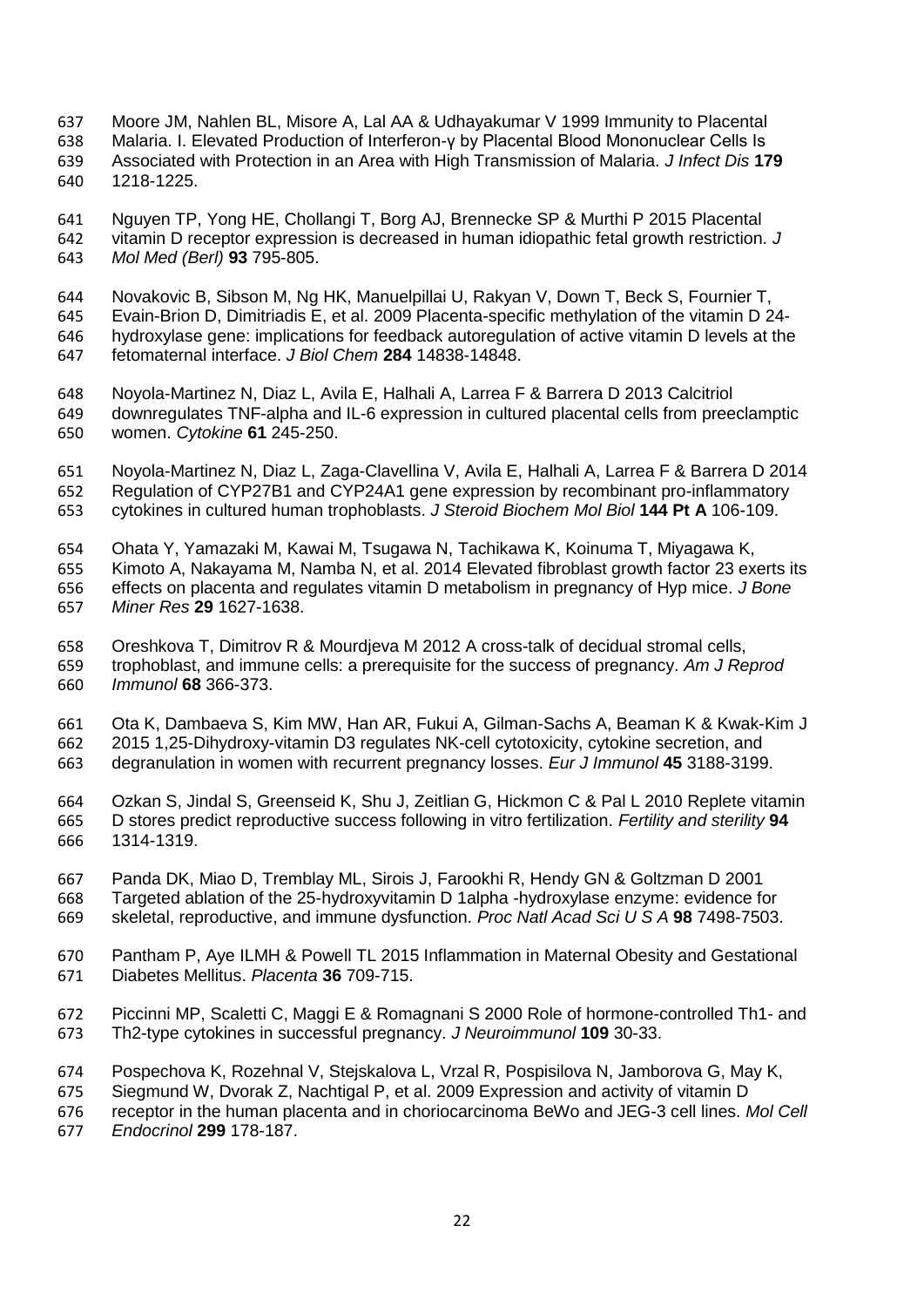- Reddy UM, Ko C-W & Willinger M 2006 Maternal age and the risk of stillbirth throughout pregnancy in the United States. *American Journal of Obstetrics and Gynecology* **195** 764- 770.
- Ringertz N 1970 Hydatidiform Mole, Invasive Mole and Choriocarcinoma in Sweden 1958– 1965. *Acta Obstetricia et Gynecologica Scandinavica* **49** 195-203.
- Rojansky N, Benshushan A, Meirsdorf S, Lewin A, Laufer N & Safran A 2000 Seasonal variability in fertilization and embryo quality rates in women undergoing IVF. *Fertility and sterility* **74** 476-481.
- Rojansky N, Brzezinski A & Schenker JG 1992 Seasonality in human reproduction: an update. *Human Reproduction* **7** 735-745.
- Rudge CV, Rollin HB, Nogueira CM, Thomassen Y, Rudge MC & Odland JO 2009 The placenta as a barrier for toxic and essential elements in paired maternal and cord blood samples of South African delivering women. *J Environ Monit* **11** 1322-1330.
- Sachan A, Gupta R, Das V, Agarwal A, Awasthi PK & Bhatia V 2005 High prevalence of vitamin D deficiency among pregnant women and their newborns in northern India. *The American Journal of Clinical Nutrition* **81** 1060-1064.
- Schneuer FJ, Roberts CL, Guilbert C, Simpson JM, Algert CS, Khambalia AZ, Tasevski V, Ashton AW, Morris JM & Nassar N 2014 Effects of maternal serum 25-hydroxyvitamin D concentrations in the first trimester on subsequent pregnancy outcomes in an Australian population. *Am J Clin Nutr* **99** 287-295.
- Stephanou A, Ross R & Handwerger S 1994 Regulation of human placental lactogen expression by 1, 25-dihydroxyvitamin D3. *Endocrinology* **135** 2651-2656.
- Tamblyn JA, Hewison M, Wagner CL, Bulmer JN & Kilby MD 2015 Immunological role of vitamin D at the maternal-fetal interface. *J Endocrinol* **224** R107-121.
- Tamblyn JA, Susarla R, Jenkinson C, Jeffery LE, Ohizua O, Chun RF, Chan SY, Kilby MD & 703 Hewison M 2017 Dysregulation of maternal and placental vitamin D metabolism in<br>704 Dreeclampsia. Placenta 50 70-77.
- preeclampsia. *Placenta* **50** 70-77.
- Tavakoli M, Jeddi-Tehrani M, Salek-Moghaddam A, Rajaei S, Mohammadzadeh A,
- Sheikhhasani S, Kazemi-Sefat GE & Zarnani AH 2011 Effects of 1,25(OH)2 vitamin D3 on cytokine production by endometrial cells of women with recurrent spontaneous abortion. *Fertil Steril* **96** 751-757.
- 
- Tavakoli M, Salek-Moghaddam A, Jeddi-Tehrani M, Talebi S, Kazemi-Sefat GE, Vafaei S,
- Mohammadzadeh A, Sheikhhassani S & Zarnani AH 2015 Comparable vitamin D3
- 711 metabolism in the endometrium of patients with recurrent spontaneous abortion and fertile<br>712 controls. Mol Reprod Dev 82 356-364. controls. *Mol Reprod Dev* **82** 356-364.
- 
- Timms PM, Mannan N, Hitman GA, Noonan K, Mills PG, Syndercombe-Court D, Aganna E,
- Price CP & Boucher BJ 2002 Circulating MMP9, vitamin D and variation in the TIMP-1 response with VDR genotype: mechanisms for inflammatory damage in chronic disorders?
- *QJM* **95** 787-796.
- Townsend K, Evans KN, Campbell MJ, Colston KW, Adams JS & Hewison M 2005
- 718 Biological actions of extra-renal 25-hydroxyvitamin D-1alpha-hydroxylase and implications<br>719 for chemoprevention and treatment. J Steroid Biochem Mol Biol 97 103-109.
- for chemoprevention and treatment. *J Steroid Biochem Mol Biol* **97** 103-109.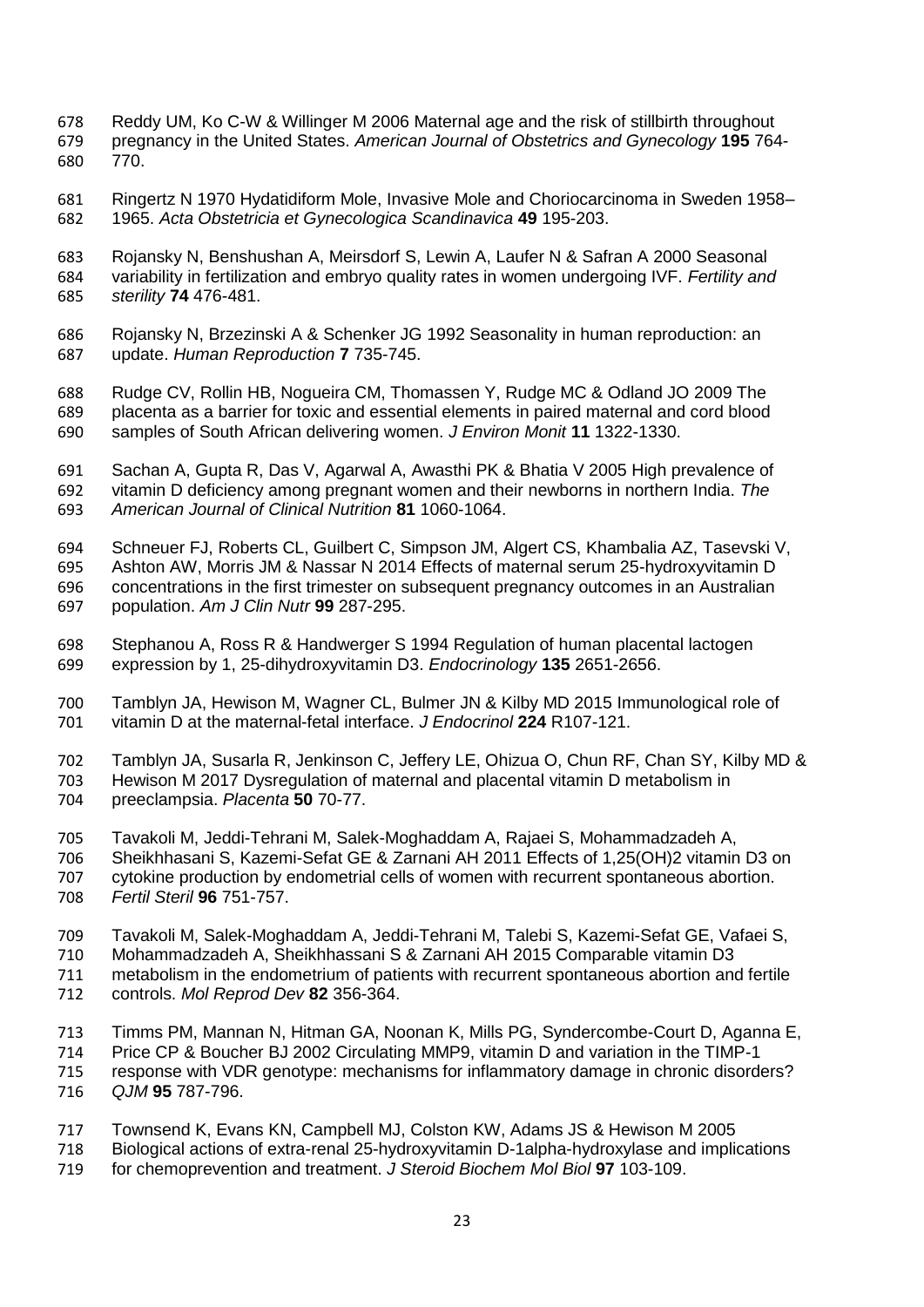- Tuan RS, Moore CJ, Brittingham JW, Kirwin JJ, Akins RE & Wong M 1991 In vitro study of
- placental trophoblast calcium uptake using JEG-3 human choriocarcinoma cells. *J Cell Sci*
- **98 ( Pt 3)** 333-342.
- van der Meer IM, Karamali NS, Boeke AJP, Lips P, Middelkoop BJ, Verhoeven I & Wuister JD 2006 High prevalence of vitamin D deficiency in pregnant non-Western women in The Hague, Netherlands. *The American Journal of Clinical Nutrition* **84** 350-353.
- Vigano P, Mangioni S, Pompei F & Chiodo I 2003 Maternal-conceptus cross talk—a review. *Placenta* **24** S56-S61.
- von Versen-Hoynck F, Brodowski L, Dechend R, Myerski AC & Hubel CA 2014 Vitamin D antagonizes negative effects of preeclampsia on fetal endothelial colony forming cell number and function. *PLoS One* **9** e98990.
- Wagner CL & Greer FR 2008 Prevention of rickets and vitamin D deficiency in infants, children, and adolescents. *Pediatrics* **122** 1142-1152.
- Wang LQ, Yan XT, Yan CF, Zhang XW, Hui LY, Xue M & Yu XW 2016 Women with
- Recurrent Miscarriage Have Decreased Expression of 25-Hydroxyvitamin D3-1alpha-
- Hydroxylase by the Fetal-Maternal Interface. *PLoS One* **11** e0165589.
- Weisman Y, Harell A, Edelstein S, David M, Spirer Z & Golander A 1979 1 alpha, 25- Dihydroxyvitamin D3 and 24,25-dihydroxyvitamin D3 in vitro synthesis by human decidua and placenta. *Nature* **281** 317-319.
- Westwood MA-S, K; Finn-Sell, S; Tan, C; Cowley, E; Berneau, S; Adlam, D; Johnstone, E 2017 Vitamin D Attenuates Sphingosine-1-Phosphate (S1P)-Mediated Inhibition of
- Extravillous Trophoblast Migration. *Placenta*.
- Xu J, Jia X, Gu Y, Lewis DF, Gu X & Wang Y 2017 Vitamin D Reduces Oxidative Stress- Induced Procaspase-3/ROCK1 Activation and MP Release by Placental Trophoblasts. *J Clin Endocrinol Metab* **102** 2100-2110.
- Yang K 1997 Placental 11 beta-hydroxysteroid dehydrogenase: barrier to maternal glucocorticoids. *Reviews of Reproduction* **2** 129-132.
- Yoshizawa T, Handa Y, Uematsu Y, Takeda S, Sekine K, Yoshihara Y, Kawakami T, Arioka K, Sato H, Uchiyama Y, et al. 1997 Mice lacking the vitamin D receptor exhibit impaired bone formation, uterine hypoplasia and growth retardation after weaning. *Nat Genet* **16** 391- 396.
- Zehnder D, Evans KN, Kilby MD, Bulmer JN, Innes BA, Stewart PM & Hewison M 2002 The ontogeny of 25-hydroxyvitamin D(3) 1alpha-hydroxylase expression in human placenta and decidua. *Am J Pathol* **161** 105-114.
- Zeng N, Salker MS, Zhang S, Singh Y, Shi B, Stournaras C & Lang F 2016
- 1alpha,25(OH)2D3 Induces Actin Depolymerization in Endometrial Carcinoma Cells by Targeting RAC1 and PAK1. *Cell Physiol Biochem* **40** 1455-1464.
- Zhang C, Qiu C, Hu FB, David RM, Van Dam RM, Bralley A & Williams MA 2008 Maternal plasma 25-hydroxyvitamin D concentrations and the risk for gestational diabetes mellitus. *PloS one* **3** e3753.